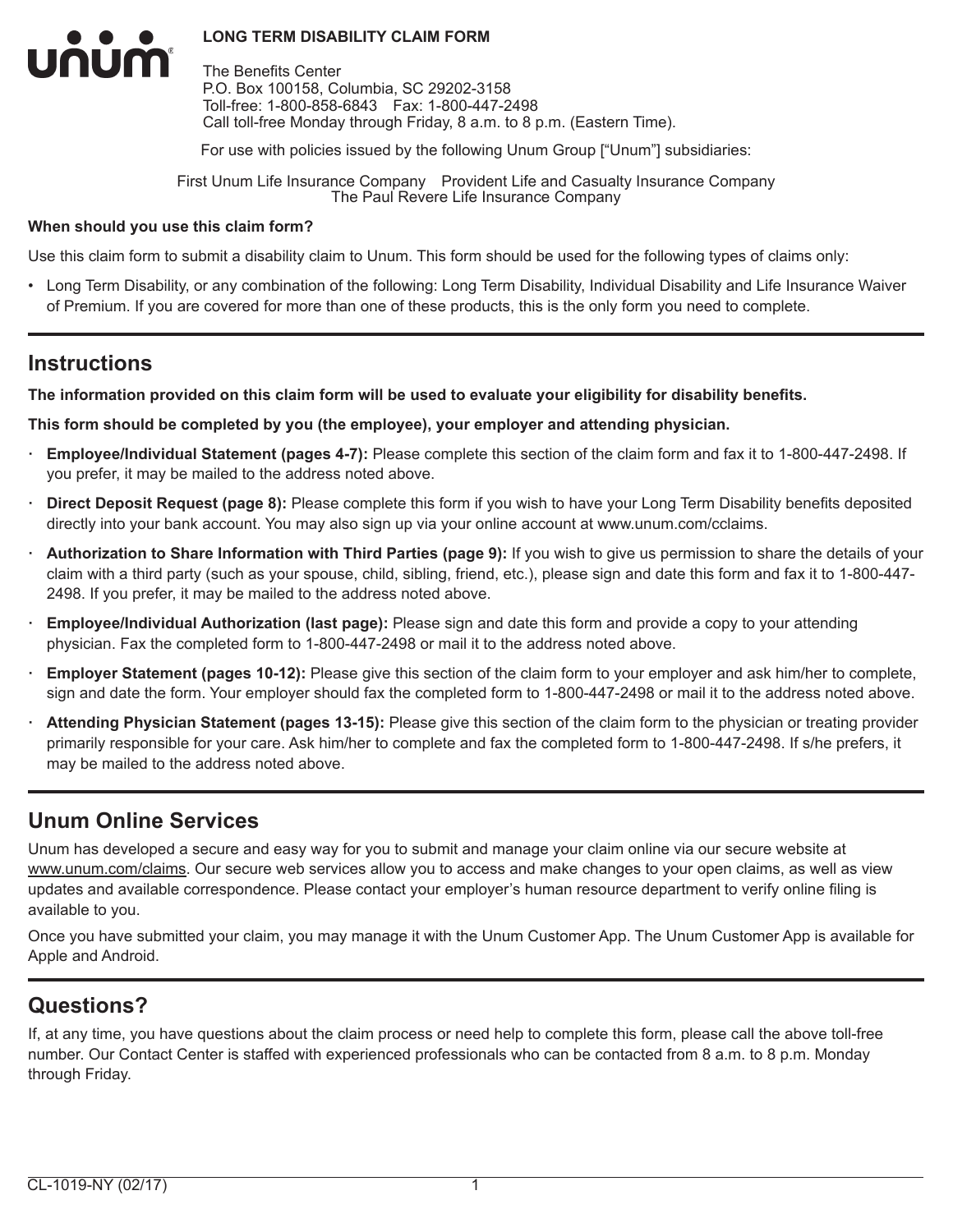

#### **Instructions (continued) / Claim Fraud Statements**

# **Fraud Warning**

For your protection, the laws of several states, including Alaska, Arizona, Arkansas, Delaware, Idaho, Indiana, Louisiana, Maine, Maryland, New Mexico, Ohio, Oklahoma, Rhode Island, Tennessee, Texas, Virginia, Washington, and West Virginia require the following statement to appear on this claim form:

Any person who knowingly and with the intent to injure, defraud or deceive an insurance company presents a false or fraudulent claim for payment of a loss or benefit or knowingly presents false information in an application for insurance is guilty of a crime and may be subject to fines and confinement in prison.

## **Fraud Warning for Alabama Residents**

For your protection, Alabama law requires the following to appear on this claim form:

Any person who knowingly presents a false or fraudulent claim for payment of a loss or benefit or who knowingly presents false information in an application for insurance is guilty of a crime and may be subject to restitution fines or confinement in prison, or any combination thereof.

## **Fraud Warning for California Residents**

For your protection, California law requires the following to appear on this claim form:

Any person who knowingly presents a false or fraudulent claim for the payment of a loss is guilty of a crime and may be subject to fines and confinement in state prison.

# **Fraud Warning for Colorado Residents**

For your protection, Colorado law requires the following to appear on this claim form:

It is unlawful to knowingly provide false, incomplete, or misleading facts or information to an insurance company for the purpose of defrauding or attempting to defraud the company. Penalties may include imprisonment, fines, denial of insurance, and civil damages. Any insurance company or agent of an insurance company who knowingly provides false, incomplete, or misleading facts or information to a policyholder or claimant for the purpose of defrauding or attempting to defraud the policyholder or claimant with regard to a settlement or award payable from insurance proceeds shall be reported to the Colorado Division of Insurance within the Department of Regulatory Agencies.

#### **Fraud Warning for District of Columbia Residents**

For your protection, the District of Columbia requires the following to appear on this claim form:

WARNING: It is a crime to provide false or misleading information to an insurer for the purpose of defrauding the insurer or any other person. Penalties include imprisonment and/or fines. In addition, an insurer may deny insurance benefits, if false information materially related to a claim was provided by the applicant.

#### **Fraud Warning for Florida Residents**

For your protection, Florida law requires the following to appear on this claim form:

Any person who knowingly and with intent to injure, defraud or deceive any insurer, files a statement of claim or an application containing false, incomplete or misleading information is guilty of a felony of the third degree.

#### **Fraud Warning for Kentucky Residents**

For your protection, Kentucky law requires the following to appear on this claim form:

Any person who knowingly and with intent to defraud any insurance company or other person files a statement of claim containing any materially false information or conceals, for the purpose of misleading, information concerning any fact material thereto commits a fraudulent insurance act, which is a crime.

# **Fraud Warning for Minnesota Residents**

For your protection, Minnesota law requires the following to appear on this claim form: A person who files a claim with intent to defraud or helps commit a fraud against an insurer is guilty of a crime.

# **Fraud Warning for New Hampshire Residents**

For your protection, New Hampshire law requires the following to appear on this claim form: Any person who, with a purpose to injure, defraud, or deceive any insurance company, files a statement of claim containing any false, incomplete, or misleading information is subject to prosecution and punishment for insurance fraud, as provided in RSA 638.20.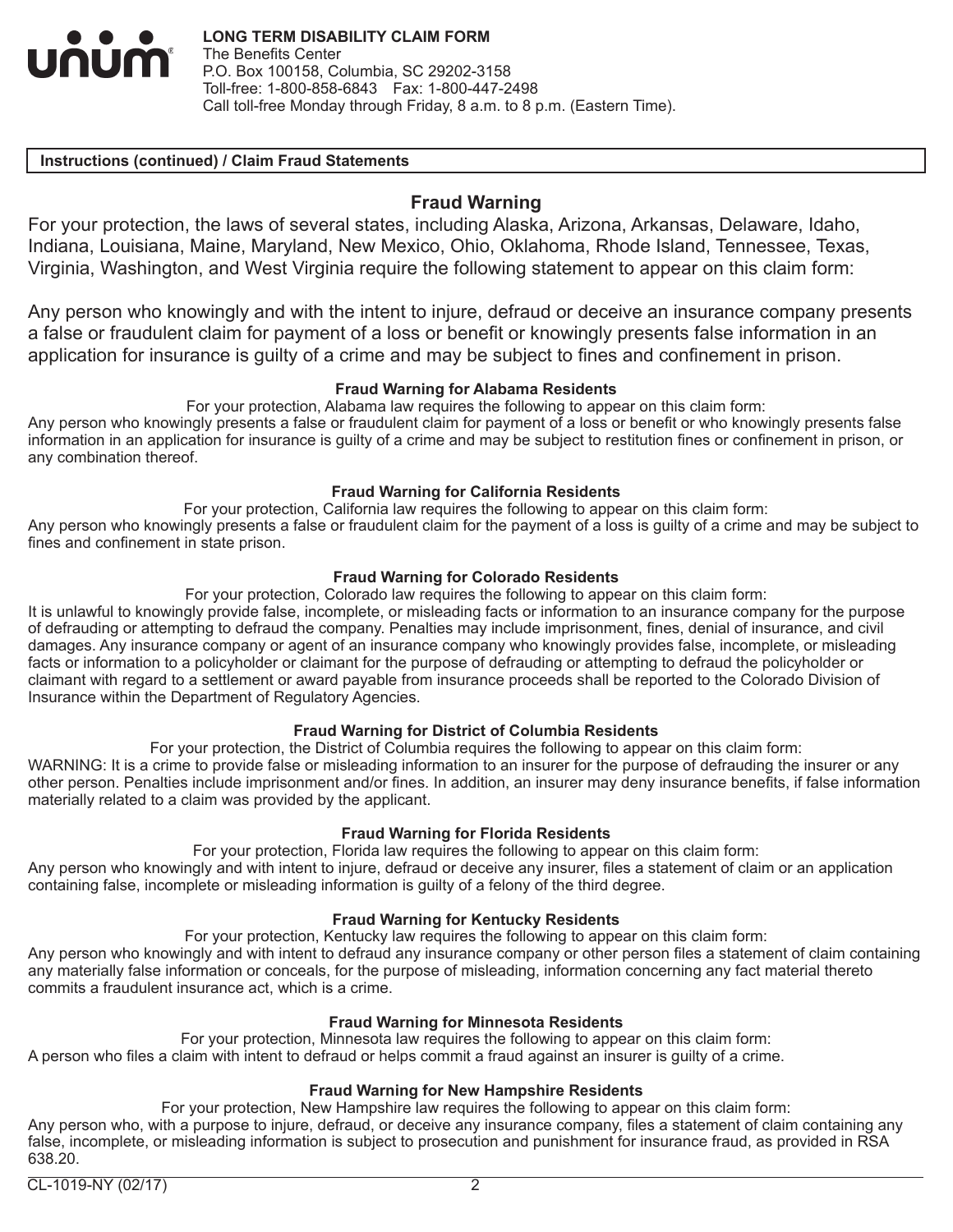

#### **IClaim Fraud Statements**

#### **Fraud Warning for New Jersey Residents**

For your protection, New Jersey law requires the following to appear on this claim form: Any person who knowingly and with intent to defraud any insurance company or other persons, files a statement of claim containing any materially false information, or conceals for the purpose of misleading, information concerning any fact, material thereto, commits a fraudulent insurance act, which is a crime, subject to criminal prosecution and civil penalties.

# **Fraud Warning for New York Residents**

For your protection, New York law requires the following to appear on this claim form: Any person who knowingly and with the intent to defraud any insurance company or other person files an application for insurance or statement of claim containing any materially false information, or conceals for the purpose of misleading, information concerning any fact material thereto, commits a fraudulent insurance act, which is a crime, and shall also be subject to a civil penalty not to exceed five thousand dollars and the stated value of the claim for each such violation.

## **Fraud Warning for Pennsylvania Residents**

For your protection, Pennsylvania law requires the following to appear on this claim form: Any person who knowingly and with intent to defraud any insurance company or other person files an application for insurance or statement of claim containing any materially false information or conceals for the purpose of misleading, information concerning any fact material thereto commits a fraudulent insurance act, which is a crime and subjects such person to criminal and civil penalties.

#### **Fraud Warning for Puerto Rico Residents**

For your protection, Puerto Rico law requires the following to appear on this claim form: Any person who knowingly and with the intention of defrauding presents false information in an insurance application, or presents, helps, or causes the presentation of a fraudulent claim for the payment of a loss or any other benefit, or presents more than one claim for the same damage or loss, shall incur a felony and, upon conviction, shall be sanctioned for each violation with the penalty of a fine of not less than five thousand dollars (\$5,000) and not more than ten thousand dollars (\$10,000), or a fixed term of imprisonment for three (3) years, or both penalties. If aggravating circumstances are present, the penalty thus established may be increased to a maximum of five (5) years; if extenuating circumstances are present, it may be reduced to a minimum of two (2) years.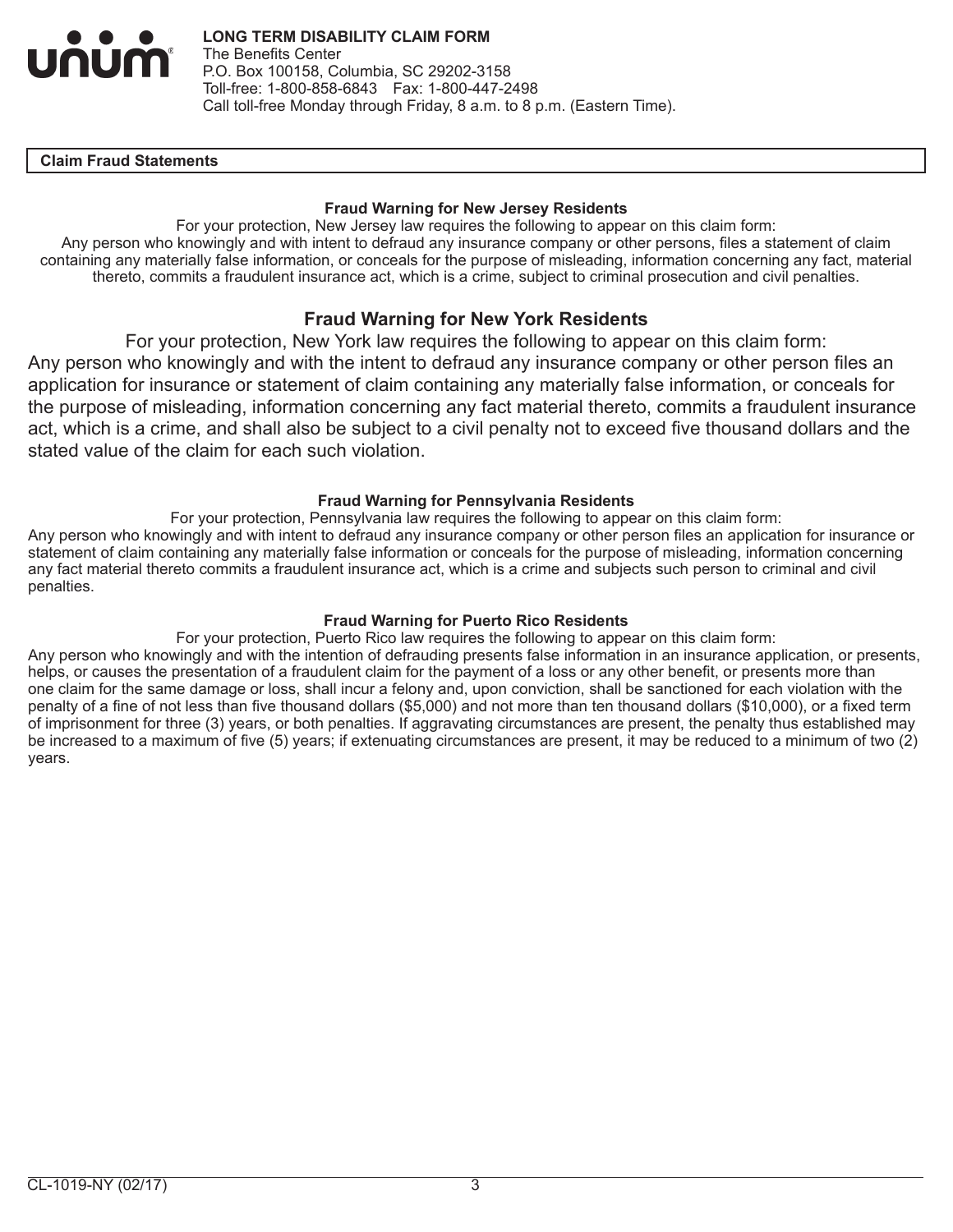

The Benefits Center P.O. Box 100158, Columbia, SC 29202-3158 Toll-free: 1-800-858-6843 Fax: 1-800-447-2498 Call toll-free Monday through Friday, 8 a.m. to 8 p.m. (Eastern Time).

# **EMPLOYEE/INDIVIDUAL STATEMENT (PLEASE PRINT)**

| A. Information About You                                                                                                |                                                                                     |                   |                                                                  |
|-------------------------------------------------------------------------------------------------------------------------|-------------------------------------------------------------------------------------|-------------------|------------------------------------------------------------------|
| Last Name                                                                                                               | Suffix                                                                              | <b>First Name</b> | MI                                                               |
|                                                                                                                         |                                                                                     |                   |                                                                  |
| Date of Birth (mm/dd/yy)                                                                                                | Social Security Number                                                              |                   | The state in which you work<br>Gender                            |
|                                                                                                                         |                                                                                     |                   | Male<br>□<br>Female<br>□                                         |
| Home Address                                                                                                            |                                                                                     |                   |                                                                  |
| City                                                                                                                    |                                                                                     | <b>State</b>      | Zip                                                              |
|                                                                                                                         | Preferred e-mail address (for confirmation purposes only)                           |                   |                                                                  |
| Telephone Number where you can be reached                                                                               |                                                                                     |                   |                                                                  |
| <b>Employer Name</b>                                                                                                    |                                                                                     |                   |                                                                  |
|                                                                                                                         |                                                                                     |                   |                                                                  |
| Language Preference □ English □ Spanish                                                                                 |                                                                                     |                   |                                                                  |
| Please check all types of coverage you have with Unum.                                                                  |                                                                                     |                   |                                                                  |
| □ Short Term Disability □ Long Term Disability □ Individual Disability □ Life Insurance □ Voluntary Benefits Disability |                                                                                     |                   |                                                                  |
| □ Voluntary Benefits Cancer/Critical Illness □ Voluntary Benefits Accident □ Voluntary Benefits MedSupport              |                                                                                     |                   |                                                                  |
| Are you currently self-employed? $\Box$ Yes $\Box$ No $\Box$ Do you work for another employer? $\Box$ Yes $\Box$ No     |                                                                                     |                   |                                                                  |
| If yes, employer name:                                                                                                  |                                                                                     |                   | Telephone Number                                                 |
| <b>B. Information About Your Disability</b>                                                                             |                                                                                     |                   |                                                                  |
| Date last worked (mm/dd/yy):<br>Number of hours worked on date last worked:                                             |                                                                                     | (mm/dd/yy):       | Date you were first unable to work due to this medical condition |
| C. Information About the Condition(s) Causing Your Disabililty                                                          |                                                                                     |                   |                                                                  |
| 1. For illness, answer the following questions then go to #4:                                                           |                                                                                     |                   |                                                                  |
| What is the name of your medical condition?                                                                             | What were your first symptoms?                                                      |                   |                                                                  |
| Describe when you first noticed the symptoms.                                                                           |                                                                                     |                   | Date you were first treated by a physician<br>$(mm/dd/yy)$ :     |
| 2. For an injury, answer the following questions then go to #4:                                                         |                                                                                     |                   |                                                                  |
| What is the name of your medical condition?                                                                             |                                                                                     |                   |                                                                  |
| Describe where and how the injury occurred.                                                                             |                                                                                     |                   |                                                                  |
| Date the injury occurred (mm/dd/yy):                                                                                    | If related to a motor vehicle accident, was an<br>accident report filed? □ Yes □ No |                   | Date you were first treated by a physician<br>$(mm/dd/yy)$ :     |
| 3. For pregnancy, answer the following questions then go to #4:                                                         |                                                                                     |                   |                                                                  |
| What is your expected delivery date?                                                                                    |                                                                                     |                   |                                                                  |
| Were there any complications causing you to<br>stop work prior to your expected delivery date? □ Yes □ No               | If yes, please explain:                                                             |                   |                                                                  |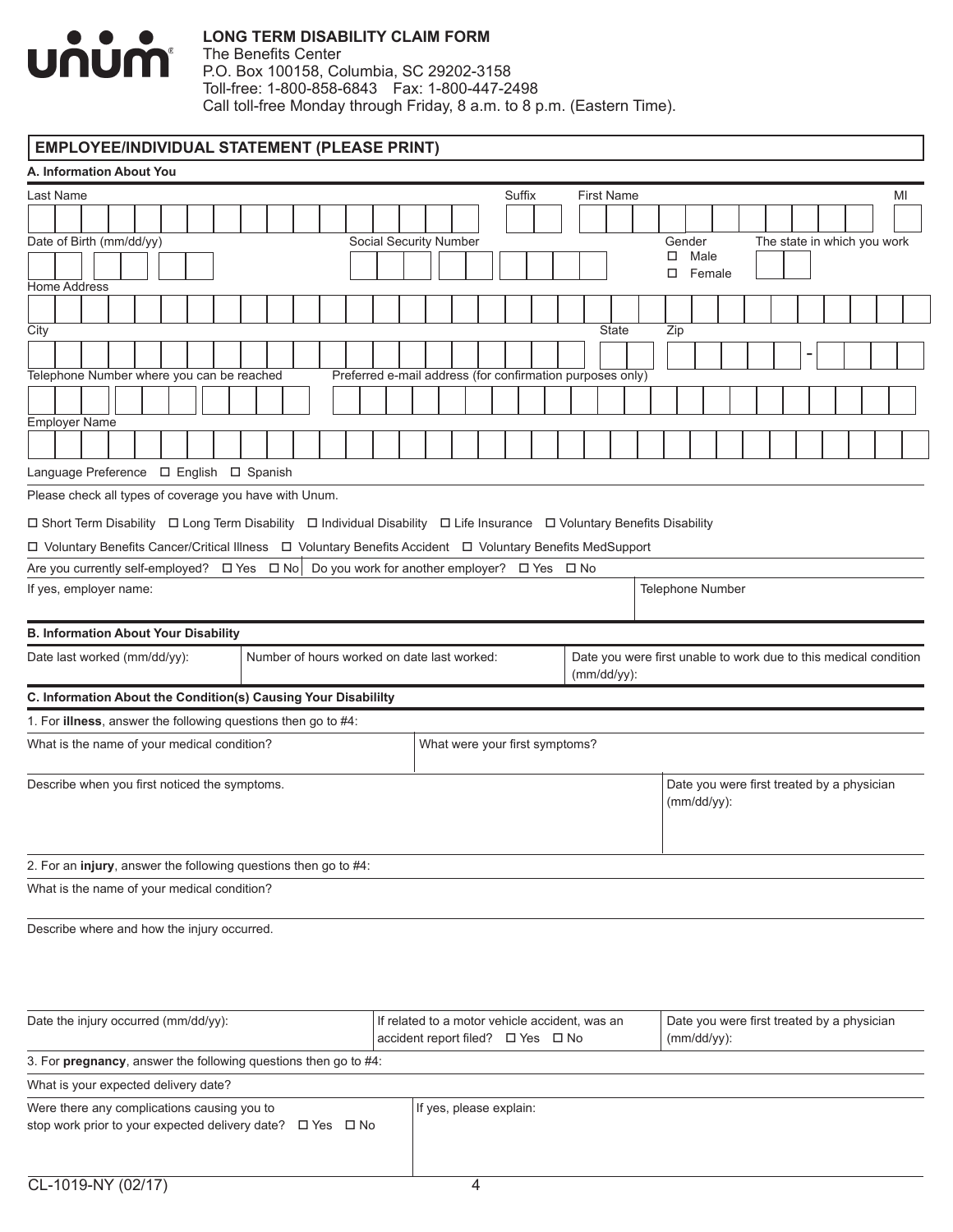

| <b>EMPLOYEE/INDIVIDUAL STATEMENT (Continued)</b>                                                                                                                                                                               |                         |                               |              |                                                                        |                           |               |                                    |                          |  |  |
|--------------------------------------------------------------------------------------------------------------------------------------------------------------------------------------------------------------------------------|-------------------------|-------------------------------|--------------|------------------------------------------------------------------------|---------------------------|---------------|------------------------------------|--------------------------|--|--|
| Employee/Individual's Name (Last Name, Suffix, First Name, MI)                                                                                                                                                                 |                         |                               |              |                                                                        |                           |               |                                    | Date of Birth (mm/dd/yy) |  |  |
|                                                                                                                                                                                                                                |                         |                               |              |                                                                        |                           |               |                                    |                          |  |  |
| Have you already delivered? $\Box$ Yes $\Box$ No   If yes, what type of delivery? $\Box$ Vaginal                                                                                                                               |                         |                               |              | □ C-Section                                                            | If yes, date of delivery: |               |                                    |                          |  |  |
| 4. For all medical conditions, answer the following questions:                                                                                                                                                                 |                         |                               |              |                                                                        |                           |               |                                    |                          |  |  |
| What specific duties of your occupation are you unable to perform due to your medical condition?                                                                                                                               |                         |                               |              |                                                                        |                           |               |                                    |                          |  |  |
|                                                                                                                                                                                                                                |                         |                               |              |                                                                        |                           |               |                                    |                          |  |  |
| Have you been treated for this condition(s) in the past?<br>□ Yes □ No                                                                                                                                                         |                         | If yes, when and by whom?     |              |                                                                        |                           |               |                                    |                          |  |  |
| Is your condition related to your occupation?                                                                                                                                                                                  | If yes, please explain: |                               |              |                                                                        |                           |               |                                    |                          |  |  |
| $\Box$ Yes $\Box$ No If no, go to Section C.                                                                                                                                                                                   |                         |                               |              |                                                                        |                           |               |                                    |                          |  |  |
| Have you filed a Workers' Compensation claim? $\Box$ Yes $\Box$ No                                                                                                                                                             |                         |                               |              | If no, do you intend to file a Workers' Compensation claim? □ Yes □ No |                           |               |                                    |                          |  |  |
| D. Information About Physicians, Hospitals and Medications: This information will assist us in the evaluation of your claim.                                                                                                   |                         |                               |              |                                                                        |                           |               |                                    |                          |  |  |
| Please provide the following information about all your current medical treatment providers (physicians, hospitals, physical therapists, etc). If you are being treated by more than two, please use a separate sheet of paper |                         |                               |              |                                                                        |                           |               |                                    |                          |  |  |
| <b>Provider Name</b>                                                                                                                                                                                                           | <b>Mailing Address</b>  |                               |              |                                                                        |                           | Telephone No. |                                    |                          |  |  |
| Specialty                                                                                                                                                                                                                      | City                    |                               | State        | Zip                                                                    |                           | Fax No.       |                                    |                          |  |  |
| Date of First Visit (mm/dd/yy)                                                                                                                                                                                                 |                         | Date of Next Visit (mm/dd/yy) |              |                                                                        |                           |               |                                    |                          |  |  |
| 2.                                                                                                                                                                                                                             |                         |                               |              |                                                                        |                           |               |                                    |                          |  |  |
| <b>Provider Name</b>                                                                                                                                                                                                           | <b>Mailing Address</b>  |                               |              |                                                                        |                           | Telephone No. |                                    |                          |  |  |
| Specialty                                                                                                                                                                                                                      | City                    |                               | <b>State</b> | Zip                                                                    |                           | Fax No.       |                                    |                          |  |  |
| Date of First Visit (mm/dd/yy)                                                                                                                                                                                                 |                         | Date of Next Visit (mm/dd/yy) |              |                                                                        |                           |               |                                    |                          |  |  |
| Please list any recent (within the last 12 months) hospital visits/admissions. If you have had more than two, use a separate sheet of paper and include it with this<br>form.                                                  |                         |                               |              |                                                                        |                           |               |                                    |                          |  |  |
| 1.<br><b>Hospital</b>                                                                                                                                                                                                          | <b>Address</b>          |                               |              |                                                                        |                           |               | Date of Visit/Admission (mm/dd/yy) |                          |  |  |
| Procedure                                                                                                                                                                                                                      | City                    |                               | State        | Zip                                                                    |                           |               | Date of Discharge (mm/dd/yy)       |                          |  |  |
| 2.<br>Hospital                                                                                                                                                                                                                 | <b>Address</b>          |                               |              |                                                                        |                           |               | Date of Visit/Admission (mm/dd/yy) |                          |  |  |
| Procedure                                                                                                                                                                                                                      | City                    |                               | <b>State</b> | Zip                                                                    |                           |               | Date of Discharge (mm/dd/yy)       |                          |  |  |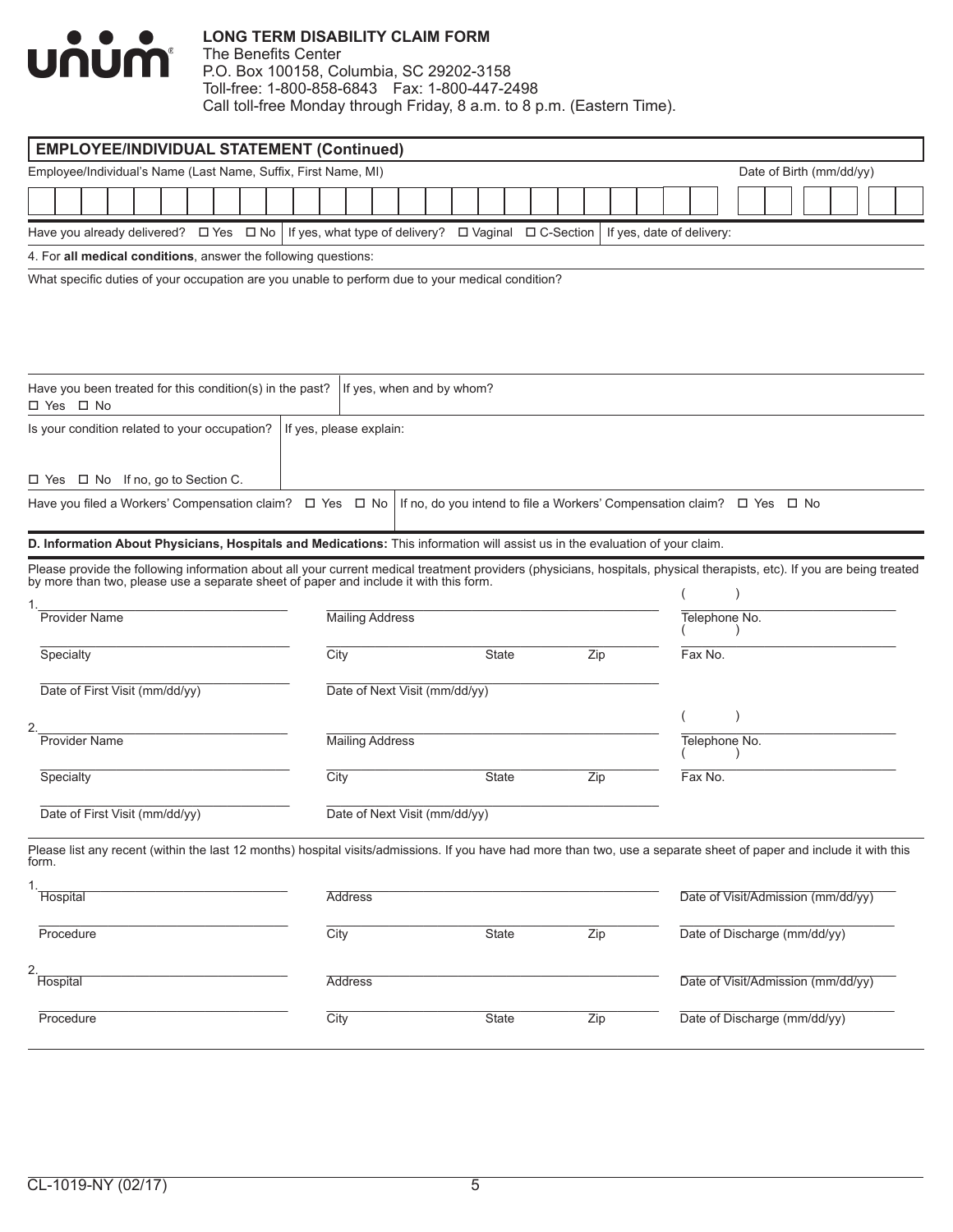

| <b>EMPLOYEE/INDIVIDUAL STATEMENT (Continued)</b>                                                                                                                                                                                                           |                                                                |                                  |                                |                              |                                              |                                  |  |                      |  |                          |                   |                           |
|------------------------------------------------------------------------------------------------------------------------------------------------------------------------------------------------------------------------------------------------------------|----------------------------------------------------------------|----------------------------------|--------------------------------|------------------------------|----------------------------------------------|----------------------------------|--|----------------------|--|--------------------------|-------------------|---------------------------|
| Employee/Individual's Name (Last Name, Suffix, First Name, MI)                                                                                                                                                                                             |                                                                |                                  |                                |                              |                                              |                                  |  |                      |  | Date of Birth (mm/dd/yy) |                   |                           |
|                                                                                                                                                                                                                                                            |                                                                |                                  |                                |                              |                                              |                                  |  |                      |  |                          |                   |                           |
| Please list all current medications. If you have more than five, use a separate sheet of paper and include it with this form.                                                                                                                              |                                                                |                                  |                                |                              |                                              |                                  |  |                      |  |                          |                   |                           |
|                                                                                                                                                                                                                                                            |                                                                |                                  |                                |                              |                                              |                                  |  |                      |  |                          |                   |                           |
| <b>Prescription Name</b>                                                                                                                                                                                                                                   | Dosage/Frequency                                               |                                  | Prescribing Physician          |                              |                                              |                                  |  | <b>Pharmacy Name</b> |  |                          |                   |                           |
|                                                                                                                                                                                                                                                            |                                                                |                                  |                                |                              |                                              |                                  |  |                      |  |                          |                   |                           |
|                                                                                                                                                                                                                                                            |                                                                |                                  |                                |                              |                                              |                                  |  |                      |  |                          |                   |                           |
|                                                                                                                                                                                                                                                            |                                                                |                                  |                                |                              |                                              |                                  |  |                      |  |                          |                   |                           |
|                                                                                                                                                                                                                                                            |                                                                |                                  |                                |                              |                                              |                                  |  |                      |  |                          |                   |                           |
|                                                                                                                                                                                                                                                            |                                                                |                                  |                                |                              |                                              |                                  |  |                      |  |                          |                   |                           |
|                                                                                                                                                                                                                                                            |                                                                |                                  |                                |                              |                                              |                                  |  |                      |  |                          |                   |                           |
| E. Information About Other Disability Income: This information is important to ensure the accuracy of your disability benefit calculation.                                                                                                                 |                                                                |                                  |                                |                              |                                              |                                  |  |                      |  |                          |                   |                           |
|                                                                                                                                                                                                                                                            |                                                                |                                  |                                |                              |                                              |                                  |  |                      |  |                          |                   |                           |
| You may be receiving income from other sources that could reduce your benefit from Unum. Please indicate what other income benefits you are eligible to receive<br>or are receiving as a result of your disability and complete the information requested. |                                                                |                                  |                                |                              |                                              |                                  |  |                      |  |                          |                   |                           |
| <b>Other Source of Income</b>                                                                                                                                                                                                                              | <b>Eligible to Receive</b>                                     |                                  | Receiving                      |                              |                                              |                                  |  | <b>Amount</b>        |  |                          |                   | <b>Benefit Begin Date</b> |
| <b>Short Term Disability</b>                                                                                                                                                                                                                               | □ Yes □ No □ Unknown                                           |                                  | □ Yes □ No □ Unknown           |                              |                                              |                                  |  |                      |  |                          |                   |                           |
| State Disability Plan (CA, HI, NJ, NY, PR, RI)                                                                                                                                                                                                             | $\Box$ Yes $\Box$ No                                           | $\Box$ Unknown                   | $\square$ Yes                  | $\square$ No                 |                                              | $\Box$ Unknown                   |  |                      |  |                          |                   |                           |
| Workers' Compensation                                                                                                                                                                                                                                      | □ Yes □ No                                                     | □ Unknown                        | $\square$ Yes                  |                              | □ No □ Unknown                               |                                  |  |                      |  |                          |                   |                           |
| Motor Vehicle Insurance                                                                                                                                                                                                                                    | $\square$ Yes<br>$\square$ No                                  | $\Box$ Unknown                   | $\square$ Yes                  | $\square$ No                 |                                              | $\Box$ Unknown                   |  |                      |  |                          |                   |                           |
| Third Party Settlement/Income                                                                                                                                                                                                                              | $\square$ Yes<br>$\square$ No                                  | $\Box$ Unknown                   | $\square$ Yes                  | $\square$ No                 |                                              | $\Box$ Unknown                   |  |                      |  |                          |                   |                           |
| Social Security/Disability                                                                                                                                                                                                                                 | □ Yes<br>$\square$ No                                          | □ Unknown                        | $\square$ Yes                  | $\square$ No                 |                                              | □ Unknown                        |  |                      |  |                          |                   |                           |
| Social Security/Family                                                                                                                                                                                                                                     | $\square$ Yes<br>$\square$ No                                  | $\Box$ Unknown                   | $\square$ Yes                  | $\square$ No                 |                                              | $\Box$ Unknown                   |  |                      |  |                          |                   |                           |
| Social Security/Retirement                                                                                                                                                                                                                                 | $\square$ Yes<br>$\square$ No                                  | $\Box$ Unknown                   | $\square$ Yes                  | $\square$ No                 |                                              | $\Box$ Unknown                   |  |                      |  |                          |                   |                           |
| Unemployment                                                                                                                                                                                                                                               | $\square$ Yes<br>$\square$ No                                  | $\Box$ Unknown                   | $\square$ Yes                  | $\square$ No                 |                                              | □ Unknown                        |  |                      |  |                          |                   |                           |
| Pension/Disability<br>Pension/Retirement                                                                                                                                                                                                                   | $\square$ Yes<br>$\square$ No<br>$\square$ Yes<br>$\square$ No | $\Box$ Unknown<br>$\Box$ Unknown | $\square$ Yes<br>$\square$ Yes | $\square$ No<br>$\square$ No |                                              | $\Box$ Unknown<br>$\Box$ Unknown |  |                      |  |                          |                   |                           |
| Canada Pension                                                                                                                                                                                                                                             | $\square$ Yes<br>$\square$ No                                  | $\Box$ Unknown                   | $\square$ Yes                  | $\square$ No                 |                                              | $\Box$ Unknown                   |  |                      |  |                          |                   |                           |
| Public Employee Retirement System                                                                                                                                                                                                                          | $\square$ Yes<br>$\square$ No                                  | $\Box$ Unknown                   | $\Box$ Yes                     | $\square$ No                 |                                              | $\Box$ Unknown                   |  |                      |  |                          |                   |                           |
| State Teachers Retirement System                                                                                                                                                                                                                           | $\square$ No<br>□ Yes                                          | □ Unknown                        | $\square$ Yes                  | $\square$ No                 |                                              | □ Unknown                        |  |                      |  |                          |                   |                           |
|                                                                                                                                                                                                                                                            |                                                                |                                  |                                |                              |                                              |                                  |  |                      |  |                          |                   |                           |
| F. Information About Your Return-to-Work                                                                                                                                                                                                                   |                                                                |                                  |                                |                              |                                              |                                  |  |                      |  |                          |                   |                           |
| Have you returned to work? $\Box$ Yes $\Box$ No If yes, indicate information below.<br>Part Time (mm/dd/yy):                                                                                                                                               | Full Time (mm/dd/yy):                                          |                                  |                                |                              | Hours per week:                              |                                  |  |                      |  |                          |                   |                           |
| If you have not returned to work, when do you expect to return?<br>Part Time (mm/dd/yy):                                                                                                                                                                   | Full Time (mm/dd/yy):                                          |                                  |                                |                              | □ Unknown                                    |                                  |  |                      |  |                          |                   |                           |
| G. Information About Your Family: This information is important to assist us in determining if your family may be eligible for other benefits.                                                                                                             |                                                                |                                  |                                |                              |                                              |                                  |  |                      |  |                          |                   |                           |
| Marital Status: $\Box$ Single $\Box$ Married $\Box$ Widowed $\Box$ Divorced                                                                                                                                                                                |                                                                | □ Domestic Partner               |                                | $\square$ Separated          |                                              |                                  |  |                      |  |                          |                   |                           |
| Spouse/Partner's Name                                                                                                                                                                                                                                      |                                                                |                                  |                                |                              | Spouse/Partner's Date of Birth<br>(mm/dd/yy) |                                  |  |                      |  |                          | □ Yes □ No        | Is he/she employed?       |
| List your dependent children who are under age 25 (include additional sheets if necessary).                                                                                                                                                                |                                                                |                                  |                                |                              |                                              |                                  |  |                      |  |                          |                   |                           |
| Name                                                                                                                                                                                                                                                       |                                                                |                                  |                                |                              | Date of Birth (mm/dd/yy)                     |                                  |  |                      |  |                          | Attending School? |                           |
|                                                                                                                                                                                                                                                            |                                                                |                                  |                                |                              |                                              |                                  |  |                      |  |                          | □ Yes □ No        |                           |
|                                                                                                                                                                                                                                                            |                                                                |                                  |                                |                              |                                              |                                  |  |                      |  |                          | □ Yes □ No        |                           |
|                                                                                                                                                                                                                                                            |                                                                |                                  |                                |                              |                                              |                                  |  |                      |  |                          | □ Yes □ No        |                           |
|                                                                                                                                                                                                                                                            |                                                                |                                  |                                |                              |                                              |                                  |  |                      |  |                          |                   |                           |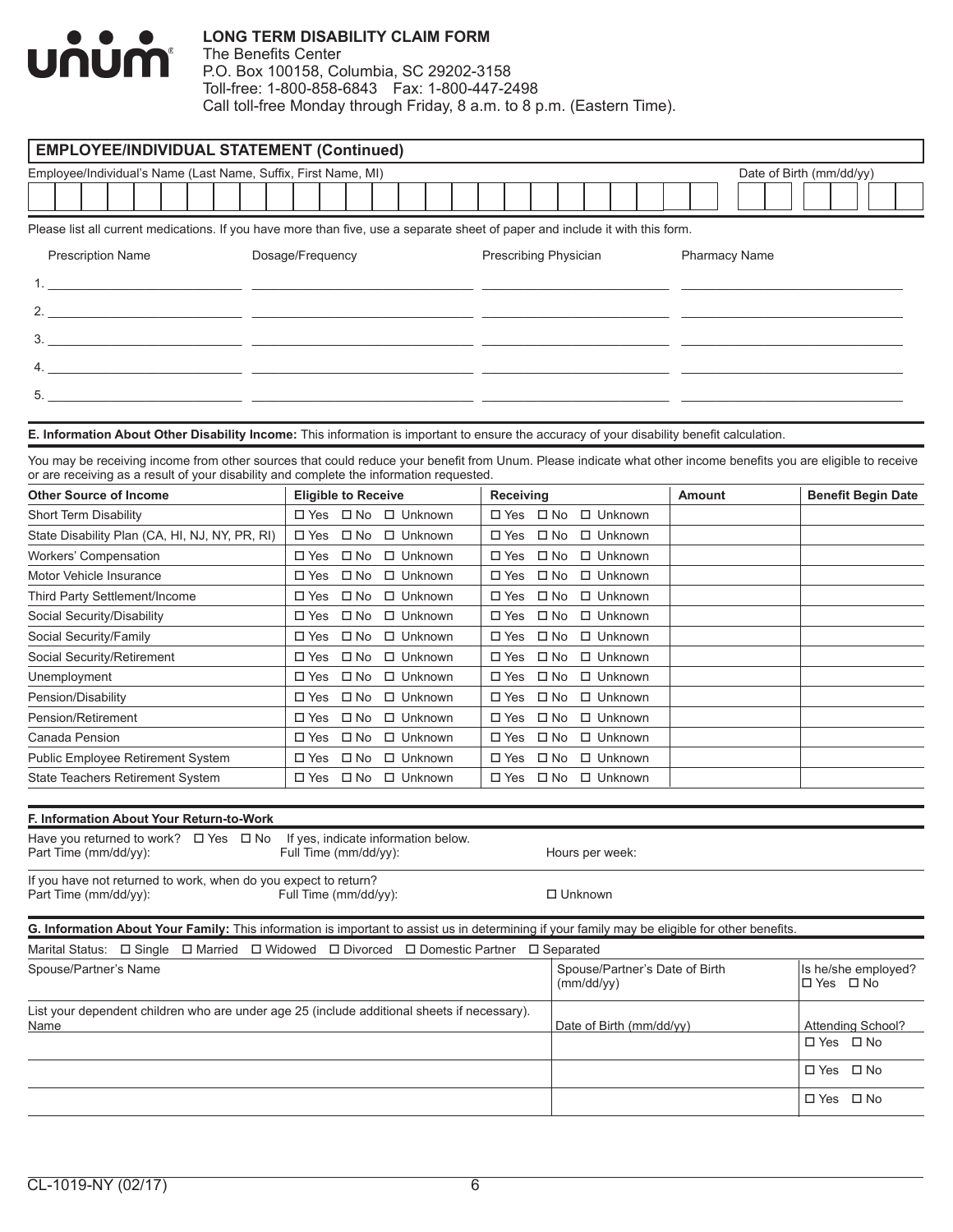

The Benefits Center P.O. Box 100158, Columbia, SC 29202-3158 Toll-free: 1-800-858-6843 Fax: 1-800-447-2498 Call toll-free Monday through Friday, 8 a.m. to 8 p.m. (Eastern Time).

|                                                                                                                                                          | <b>EMPLOYEE/INDIVIDUAL STATEMENT (Continued)</b><br>Employee/Individual's Name (Last Name, Suffix, First Name, MI)<br>Date of Birth (mm/dd/yy)                                                                                                                                                                                                                                                                                                                                                                                                                                                                         |                                                                                                                                         |  |  |  |  |  |  |  |  |  |  |  |  |  |  |  |  |  |  |  |  |
|----------------------------------------------------------------------------------------------------------------------------------------------------------|------------------------------------------------------------------------------------------------------------------------------------------------------------------------------------------------------------------------------------------------------------------------------------------------------------------------------------------------------------------------------------------------------------------------------------------------------------------------------------------------------------------------------------------------------------------------------------------------------------------------|-----------------------------------------------------------------------------------------------------------------------------------------|--|--|--|--|--|--|--|--|--|--|--|--|--|--|--|--|--|--|--|--|
|                                                                                                                                                          |                                                                                                                                                                                                                                                                                                                                                                                                                                                                                                                                                                                                                        |                                                                                                                                         |  |  |  |  |  |  |  |  |  |  |  |  |  |  |  |  |  |  |  |  |
|                                                                                                                                                          |                                                                                                                                                                                                                                                                                                                                                                                                                                                                                                                                                                                                                        |                                                                                                                                         |  |  |  |  |  |  |  |  |  |  |  |  |  |  |  |  |  |  |  |  |
|                                                                                                                                                          |                                                                                                                                                                                                                                                                                                                                                                                                                                                                                                                                                                                                                        |                                                                                                                                         |  |  |  |  |  |  |  |  |  |  |  |  |  |  |  |  |  |  |  |  |
|                                                                                                                                                          | H. Information About Income Tax Withholding: Unum will not withhold Federal and State Income Tax if your benefit is not taxable.                                                                                                                                                                                                                                                                                                                                                                                                                                                                                       |                                                                                                                                         |  |  |  |  |  |  |  |  |  |  |  |  |  |  |  |  |  |  |  |  |
|                                                                                                                                                          | <b>TAX INFORMATION</b><br>If you do not know if you are covered under a fully-insured or self-insured plan, please contact your employer for assistance.<br>• For Fully-Insured Plans – If your claim is approved and your employer tells us your benefit is taxable, we are required by law to withhold FICA taxes. Do you<br>want Unum to also withhold Federal and/or State Income Taxes from your taxable benefit checks?<br>Federal Income Tax: $\Box$ Yes $\Box$ No If yes, how much do you want withheld from each check? (whole dollar amount) \$<br>Minimum Withholding: \$20/week for Short Term Disability. |                                                                                                                                         |  |  |  |  |  |  |  |  |  |  |  |  |  |  |  |  |  |  |  |  |
|                                                                                                                                                          |                                                                                                                                                                                                                                                                                                                                                                                                                                                                                                                                                                                                                        | <b>State Income Tax:</b> $\Box$ Yes $\Box$ No If yes, how much do you want withheld from each check? (whole dollar amount) \$           |  |  |  |  |  |  |  |  |  |  |  |  |  |  |  |  |  |  |  |  |
| • For Self-Insured Plans – Attach a copy of your completed W-4 for accurate calculation of Federal and State Income Taxes. Note: If not provided, we are |                                                                                                                                                                                                                                                                                                                                                                                                                                                                                                                                                                                                                        | required by law to withhold 25% of your taxable benefit for Federal Income Tax and the maximum withholding amount for State Income Tax. |  |  |  |  |  |  |  |  |  |  |  |  |  |  |  |  |  |  |  |  |

**Fraud Warning:** For your protection, Arizona law requires the following to appear on this claim form:

Any person who knowingly and with the intent to injure, defraud or deceive an insurance company presents a false or fraudulent claim for payment of a loss or benefit or knowingly presents false information in an application for insurance is guilty of a crime and may be subject to fines and confinement in prison.

**Fraud Warning:** For your protection, New York law requires the following to appear on this claim form:

Any person who knowingly and with the intent to defraud any insurance company or other person files an application for insurance or statement of claim containing any materially false information, or conceals for the purpose of misleading, information concerning any fact material thereto, commits a fraudulent insurance act, which is a crime, and shall also be subject to a civil penalty not to exceed five thousand dollars and the stated value of the claim for each such violation.

#### **I. Signature of Employee/Individual**

I have read and understand the fraud notices listed on pages 2 and 3 of this form. I also acknowledge that should my claim be overpaid for any reason it is my obligation to repay any such overpayment. The above statements are true and complete to the best of my knowledge and belief. **(Your signature is required for benefit consideration.)**

**Signature Date** 

**Reminder:** Please sign and date the Authorization (last page of this claim form).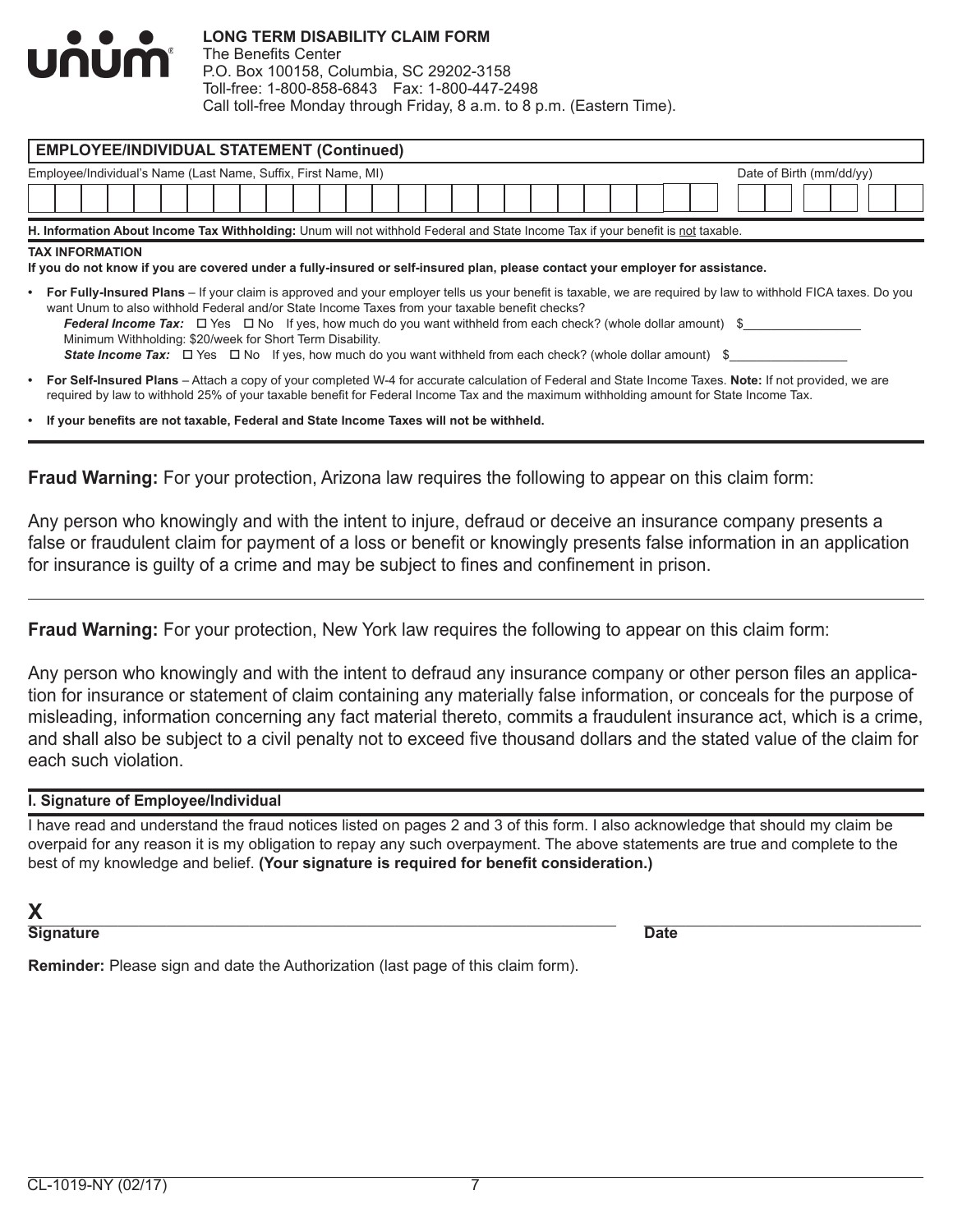

The Benefits Center P.O. Box 100158, Columbia, SC 29202-3158 Toll-free: 1-800-858-6843 Fax: 1-800-447-2498 Call toll-free Monday through Friday, 8 a.m. to 8 p.m. (Eastern Time).

Please provide the information requested below. Once completed, sign and date the form, attach the appropriate documentation and mail or fax it to the address or fax number indicated above. As a convenience, we also offer a secure website at www.unum. com/claimant where you can sign up for direct deposit.

| A. Information About You                                                         |                           |  |  |  |  |                                                                           |  |  |                                                                                                                                                             |  |  |                   |     |  |  |  |  |    |
|----------------------------------------------------------------------------------|---------------------------|--|--|--|--|---------------------------------------------------------------------------|--|--|-------------------------------------------------------------------------------------------------------------------------------------------------------------|--|--|-------------------|-----|--|--|--|--|----|
| Last Name                                                                        |                           |  |  |  |  |                                                                           |  |  |                                                                                                                                                             |  |  | <b>First Name</b> |     |  |  |  |  | ΜI |
|                                                                                  |                           |  |  |  |  |                                                                           |  |  |                                                                                                                                                             |  |  |                   |     |  |  |  |  |    |
| Address                                                                          |                           |  |  |  |  |                                                                           |  |  |                                                                                                                                                             |  |  |                   |     |  |  |  |  |    |
|                                                                                  |                           |  |  |  |  |                                                                           |  |  |                                                                                                                                                             |  |  |                   |     |  |  |  |  |    |
| City                                                                             |                           |  |  |  |  |                                                                           |  |  |                                                                                                                                                             |  |  | State             | Zip |  |  |  |  |    |
|                                                                                  |                           |  |  |  |  |                                                                           |  |  |                                                                                                                                                             |  |  |                   |     |  |  |  |  |    |
| Social Security Number                                                           |                           |  |  |  |  |                                                                           |  |  | Home Telephone Number                                                                                                                                       |  |  |                   |     |  |  |  |  |    |
|                                                                                  |                           |  |  |  |  |                                                                           |  |  |                                                                                                                                                             |  |  |                   |     |  |  |  |  |    |
|                                                                                  |                           |  |  |  |  | B. Information About How to Set-up or Change Your Direct Deposit          |  |  |                                                                                                                                                             |  |  |                   |     |  |  |  |  |    |
| □ Set-up Direct Deposit                                                          |                           |  |  |  |  | □ Change Direct Deposit Account                                           |  |  |                                                                                                                                                             |  |  |                   |     |  |  |  |  |    |
| <b>Bank/Financial Institution Information</b>                                    |                           |  |  |  |  |                                                                           |  |  |                                                                                                                                                             |  |  |                   |     |  |  |  |  |    |
| Name                                                                             |                           |  |  |  |  |                                                                           |  |  |                                                                                                                                                             |  |  |                   |     |  |  |  |  |    |
|                                                                                  |                           |  |  |  |  |                                                                           |  |  |                                                                                                                                                             |  |  |                   |     |  |  |  |  |    |
| City                                                                             |                           |  |  |  |  |                                                                           |  |  |                                                                                                                                                             |  |  | <b>State</b>      | Zip |  |  |  |  |    |
|                                                                                  |                           |  |  |  |  |                                                                           |  |  |                                                                                                                                                             |  |  |                   |     |  |  |  |  |    |
|                                                                                  |                           |  |  |  |  |                                                                           |  |  |                                                                                                                                                             |  |  |                   |     |  |  |  |  |    |
|                                                                                  |                           |  |  |  |  |                                                                           |  |  | Choose Type of Account - Note: We are only able to deposit benefit payments into one account.                                                               |  |  |                   |     |  |  |  |  |    |
| □ Checking OR □ Savings                                                          |                           |  |  |  |  |                                                                           |  |  |                                                                                                                                                             |  |  |                   |     |  |  |  |  |    |
|                                                                                  |                           |  |  |  |  |                                                                           |  |  | REQUIRED FOR CHECKING: Please provide either 1.) a voided check imprinted with your name; or                                                                |  |  |                   |     |  |  |  |  |    |
|                                                                                  |                           |  |  |  |  |                                                                           |  |  | 2.) the top portion of a bank statement or a letter from your bank, on bank letterhead, signed and                                                          |  |  |                   |     |  |  |  |  |    |
|                                                                                  |                           |  |  |  |  |                                                                           |  |  | dated by a bank representative. One of these items must be received to process your request.                                                                |  |  |                   |     |  |  |  |  |    |
|                                                                                  |                           |  |  |  |  |                                                                           |  |  | Please note: additional documentation is not required for direct deposit into a savings account.                                                            |  |  |                   |     |  |  |  |  |    |
| Please verify the Transit Routing number with your bank.                         |                           |  |  |  |  |                                                                           |  |  |                                                                                                                                                             |  |  |                   |     |  |  |  |  |    |
| A Routing Number beginning with the number 5 is not valid. (Ex: 502000027)       |                           |  |  |  |  |                                                                           |  |  |                                                                                                                                                             |  |  |                   |     |  |  |  |  |    |
| <b>Bank Transit/Routing Number</b>                                               |                           |  |  |  |  |                                                                           |  |  | Personal Account Number                                                                                                                                     |  |  |                   |     |  |  |  |  |    |
|                                                                                  |                           |  |  |  |  |                                                                           |  |  |                                                                                                                                                             |  |  |                   |     |  |  |  |  |    |
|                                                                                  |                           |  |  |  |  |                                                                           |  |  |                                                                                                                                                             |  |  |                   |     |  |  |  |  |    |
| <b>C. Direct Deposit Cancellation Request</b>                                    |                           |  |  |  |  |                                                                           |  |  |                                                                                                                                                             |  |  |                   |     |  |  |  |  |    |
| Please complete this section if you are canceling your direct deposit agreement. |                           |  |  |  |  |                                                                           |  |  |                                                                                                                                                             |  |  |                   |     |  |  |  |  |    |
| □ Cancel my direct deposit agreement Effective Date                              |                           |  |  |  |  |                                                                           |  |  |                                                                                                                                                             |  |  |                   |     |  |  |  |  |    |
|                                                                                  |                           |  |  |  |  |                                                                           |  |  |                                                                                                                                                             |  |  |                   |     |  |  |  |  |    |
| D. Signature of Individual                                                       |                           |  |  |  |  |                                                                           |  |  |                                                                                                                                                             |  |  |                   |     |  |  |  |  |    |
| X                                                                                |                           |  |  |  |  |                                                                           |  |  |                                                                                                                                                             |  |  |                   |     |  |  |  |  |    |
| Signature of Individual                                                          |                           |  |  |  |  |                                                                           |  |  |                                                                                                                                                             |  |  | Date              |     |  |  |  |  |    |
| <b>Frequently Asked Questions About Direct Deposit</b>                           |                           |  |  |  |  |                                                                           |  |  |                                                                                                                                                             |  |  |                   |     |  |  |  |  |    |
| • What is Direct Deposit?                                                        |                           |  |  |  |  |                                                                           |  |  |                                                                                                                                                             |  |  |                   |     |  |  |  |  |    |
|                                                                                  |                           |  |  |  |  |                                                                           |  |  | Unum will deposit your benefits directly into your checking or savings account on a weekly or monthly basis as per policy provisions.                       |  |  |                   |     |  |  |  |  |    |
| $\bullet$                                                                        |                           |  |  |  |  | When can I expect the money to be in my account?                          |  |  |                                                                                                                                                             |  |  |                   |     |  |  |  |  |    |
|                                                                                  |                           |  |  |  |  |                                                                           |  |  | Because this can vary from person to person, please discuss the details with a Direct Deposit Specialist. Funds will be credited on the second business day |  |  |                   |     |  |  |  |  |    |
|                                                                                  |                           |  |  |  |  |                                                                           |  |  | after the date of release of funds with the exception of a Federal Reserve Bank Holiday.                                                                    |  |  |                   |     |  |  |  |  |    |
| $\bullet$                                                                        | What if I have questions? |  |  |  |  |                                                                           |  |  |                                                                                                                                                             |  |  |                   |     |  |  |  |  |    |
|                                                                                  |                           |  |  |  |  |                                                                           |  |  | Please call our toll-free Direct Deposit Customer Service line at 1-800-413-7671. Knowledgeable and courteous representatives are available to answer your  |  |  |                   |     |  |  |  |  |    |
|                                                                                  |                           |  |  |  |  | questions, Monday through Friday, 8 a.m. to 4 p.m. Eastern Standard Time. |  |  |                                                                                                                                                             |  |  |                   |     |  |  |  |  |    |
|                                                                                  |                           |  |  |  |  |                                                                           |  |  | Unum is a registered trademark and marketing brand of Unum Group and its insuring subsidiaries.                                                             |  |  |                   |     |  |  |  |  |    |
| CL-1019-NY (02/17)                                                               |                           |  |  |  |  |                                                                           |  |  | 8                                                                                                                                                           |  |  |                   |     |  |  |  |  |    |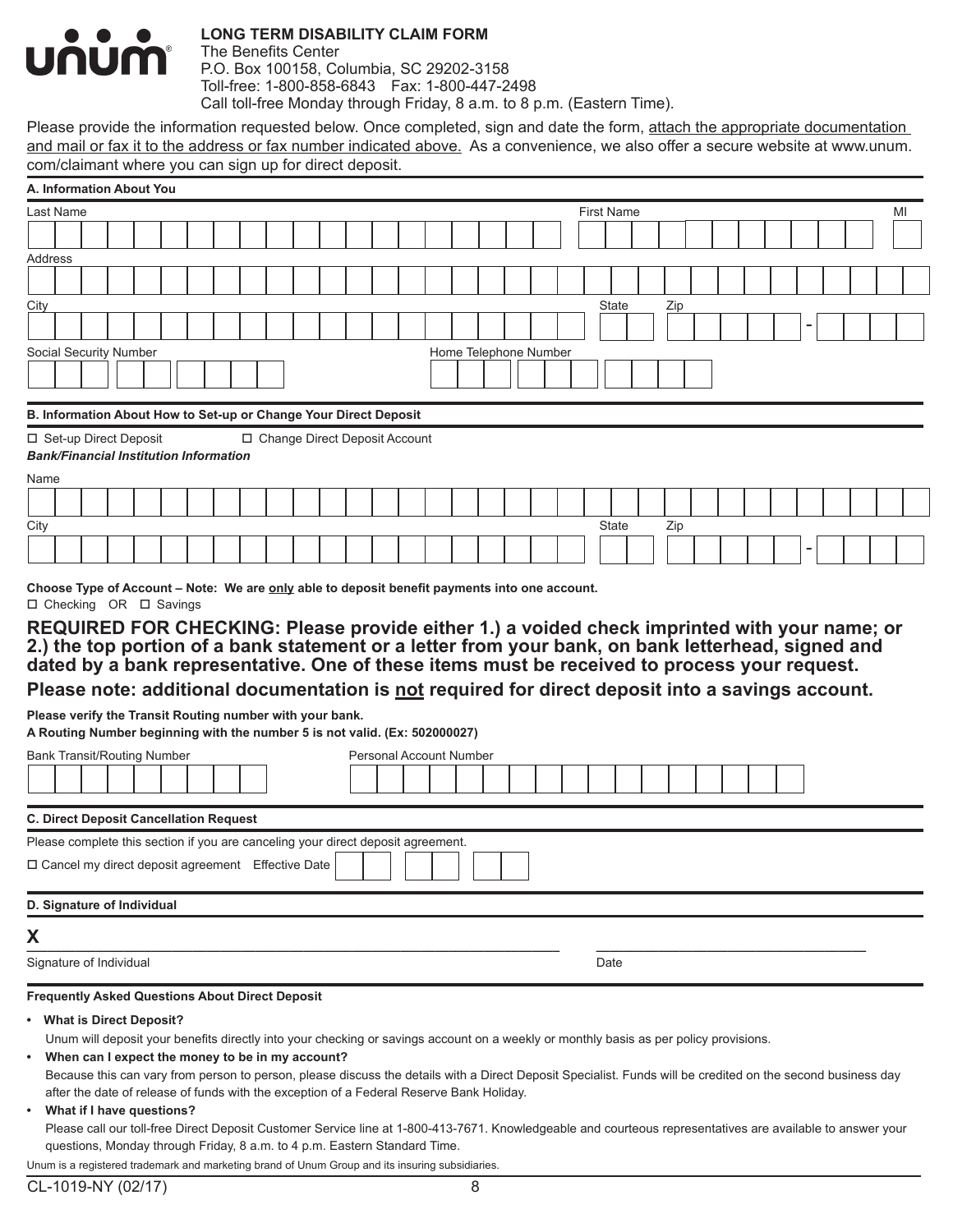

You are not required to sign this Optional Authorization. However, if you would like us to communicate with a family member, friend or other third party about your claim, we recommend completing the information below. Please sign and date the form as indicated and mail or fax it to the address or fax number indicated above.

# **Optional Authorization to Disclose Information to Third Parties**

To assist in the evaluation or administration of my claim(s), I authorize Unum Group, its subsidiaries and duly authorized representatives ("Unum") to share personal health and financial information in verbal or written format relating to my claim with the family members, friends, and/or other third parties listed below:

My Spouse:

(Name) (Telephone Number)

Other Family Member: \_

(Name / Relationship) (Telephone Number)

Other person:

(Name / Relationship) (Telephone Number)

I understand that information about my claim may include information about my health and that such information about my health may be related to any disorder of the immune system including, but not limited to, HIV and AIDS; use of drugs and alcohol; and mental and physical history, condition, advice or treatment, but does not include psychotherapy notes.

I do not wish the following information about my claim to be shared (leave blank if not applicable):

\_\_\_\_\_\_\_\_\_\_\_\_\_\_\_\_\_\_\_\_\_\_\_\_\_\_\_\_\_\_\_\_\_\_\_\_\_\_\_\_\_\_\_\_\_\_\_\_\_\_\_\_\_\_\_\_\_\_\_\_\_\_\_\_\_\_\_\_\_\_\_\_\_\_\_\_\_

I further understand that the information is subject to redisclosure and might not be protected by certain federal regulations governing the privacy of health information.

I may revoke this authorization in writing at any time except to the extent Unum or the authorized recipient of my information has relied on it prior to receiving my notice of revocation. I may revoke this Authorization by sending written notice to the address above.

This authorization is valid for the shorter of two (2) years or the duration of my claim. I may request a copy of the Authorization and a copy shall be as valid as the original.

\_\_\_\_\_\_\_\_\_\_\_\_\_\_\_\_\_\_\_\_\_\_\_\_\_\_\_\_\_\_\_\_\_\_\_\_\_\_\_\_\_\_\_\_\_\_\_\_\_\_\_\_\_\_ \_\_\_\_\_\_\_\_\_\_\_\_\_\_\_\_\_\_\_\_ Claimant Signature Date Date Claimant Signature Date \_\_\_\_\_\_\_\_\_\_\_\_\_\_\_\_\_\_\_\_\_\_\_\_\_\_\_\_\_\_\_\_\_\_\_\_\_\_\_\_\_\_\_\_\_\_\_\_\_\_\_\_\_\_ \_\_\_\_\_\_\_\_\_\_\_\_\_\_\_\_\_\_\_\_ Printed Name **Social Security Number** Social Security Number I signed on behalf of the claimant as  $\blacksquare$  (indicate relationship). If Power of Attorney Designee, Personal Representative, Guardian, or Conservator, please attach a copy of the document granting authority.

Unum is a registered trademark and marketing brand of Unum Group and its insuring subsidiaries.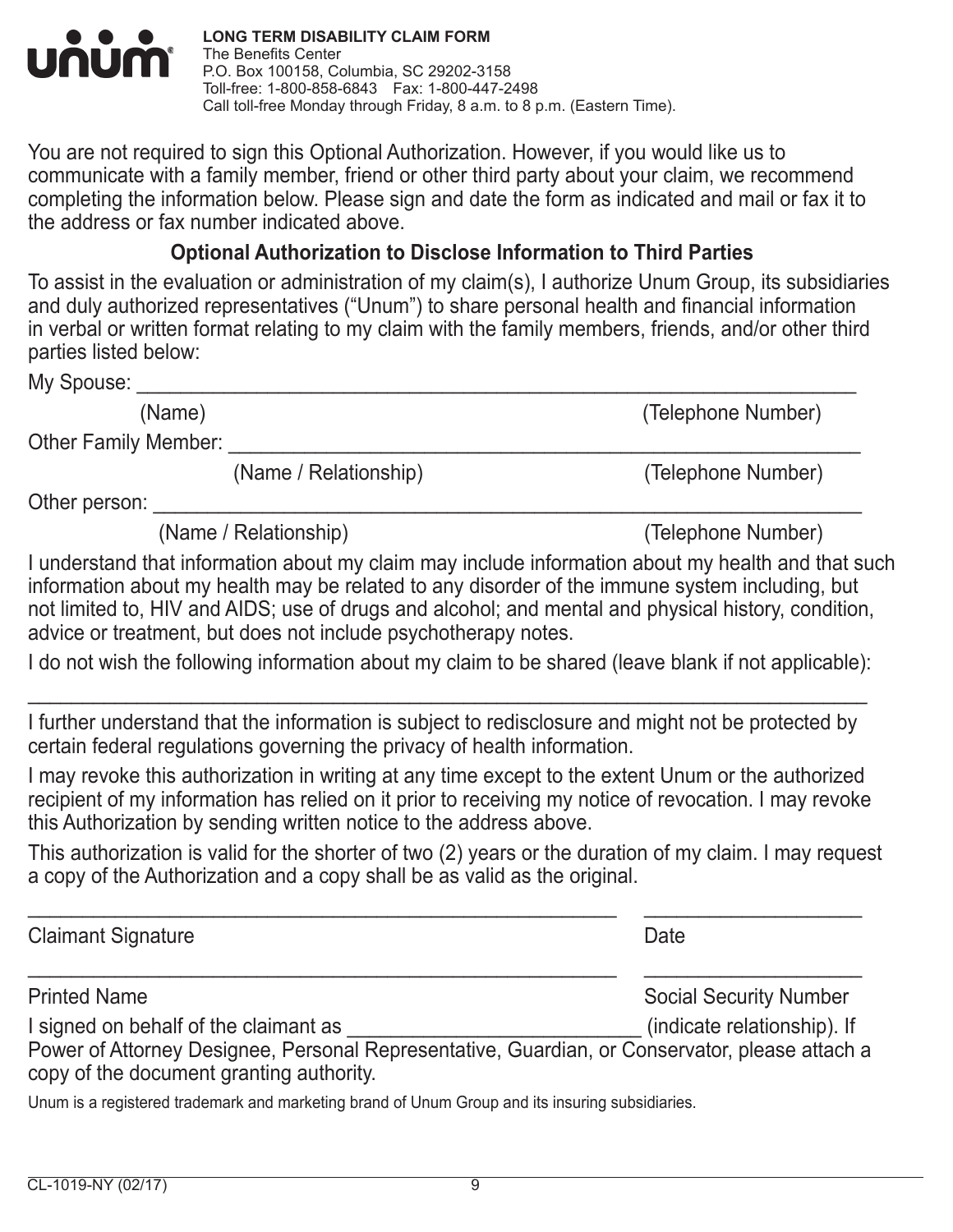

The Benefits Center P.O. Box 100158, Columbia, SC 29202-3158 Toll-free: 1-800-858-6843 Fax: 1-800-447-2498 Call toll-free Monday through Friday, 8 a.m. to 8 p.m. (Eastern Time).

# **EMPLOYER STATEMENT - To be completed by the Employer (PLEASE PRINT)**

| A. Information About the Employer                   |  |  |  |  |  |  |  |              |                                                                                                                                                          |  |                        |    |                             |  |                                           |  |                                     |                          |  |  |                              |  |                 |        |                                           |
|-----------------------------------------------------|--|--|--|--|--|--|--|--------------|----------------------------------------------------------------------------------------------------------------------------------------------------------|--|------------------------|----|-----------------------------|--|-------------------------------------------|--|-------------------------------------|--------------------------|--|--|------------------------------|--|-----------------|--------|-------------------------------------------|
| <b>Employer Name</b>                                |  |  |  |  |  |  |  |              |                                                                                                                                                          |  |                        |    |                             |  |                                           |  |                                     | Employer's Phone Number  |  |  |                              |  |                 |        |                                           |
|                                                     |  |  |  |  |  |  |  |              |                                                                                                                                                          |  |                        |    |                             |  |                                           |  |                                     |                          |  |  |                              |  |                 |        |                                           |
| <b>Employer Address</b>                             |  |  |  |  |  |  |  |              |                                                                                                                                                          |  |                        |    |                             |  |                                           |  |                                     |                          |  |  |                              |  |                 |        |                                           |
|                                                     |  |  |  |  |  |  |  |              |                                                                                                                                                          |  |                        |    |                             |  |                                           |  |                                     |                          |  |  |                              |  |                 |        |                                           |
| City                                                |  |  |  |  |  |  |  |              |                                                                                                                                                          |  |                        |    |                             |  |                                           |  | <b>State</b>                        | Zip                      |  |  |                              |  |                 |        |                                           |
|                                                     |  |  |  |  |  |  |  |              |                                                                                                                                                          |  |                        |    |                             |  |                                           |  |                                     |                          |  |  |                              |  |                 |        |                                           |
| <b>Prior LTD Carrier Name</b>                       |  |  |  |  |  |  |  |              |                                                                                                                                                          |  |                        |    |                             |  | Prior LTD Carrier Employee Effective Date |  |                                     |                          |  |  |                              |  |                 |        | Prior LTD Carrier Policy Termination Date |
| <b>B. Information About the Employee</b>            |  |  |  |  |  |  |  |              |                                                                                                                                                          |  |                        |    |                             |  |                                           |  |                                     |                          |  |  |                              |  |                 |        |                                           |
| Employee's Name (Last Name, Suffix, First Name, MI) |  |  |  |  |  |  |  |              |                                                                                                                                                          |  |                        |    |                             |  |                                           |  |                                     |                          |  |  |                              |  |                 |        |                                           |
|                                                     |  |  |  |  |  |  |  |              |                                                                                                                                                          |  |                        |    |                             |  |                                           |  |                                     |                          |  |  |                              |  |                 |        |                                           |
| <b>Employee's Address</b>                           |  |  |  |  |  |  |  |              |                                                                                                                                                          |  |                        |    |                             |  |                                           |  |                                     |                          |  |  |                              |  |                 |        |                                           |
|                                                     |  |  |  |  |  |  |  |              |                                                                                                                                                          |  |                        |    |                             |  |                                           |  |                                     |                          |  |  |                              |  |                 |        |                                           |
| City                                                |  |  |  |  |  |  |  |              |                                                                                                                                                          |  |                        |    |                             |  |                                           |  | State                               | Zip                      |  |  |                              |  |                 |        |                                           |
|                                                     |  |  |  |  |  |  |  |              |                                                                                                                                                          |  |                        |    |                             |  |                                           |  |                                     |                          |  |  |                              |  |                 |        |                                           |
| Employee Telephone Number                           |  |  |  |  |  |  |  |              |                                                                                                                                                          |  | Social Security Number |    |                             |  |                                           |  |                                     | Date of Hire (mm/dd/yy)  |  |  |                              |  |                 |        |                                           |
|                                                     |  |  |  |  |  |  |  |              |                                                                                                                                                          |  |                        |    |                             |  |                                           |  |                                     |                          |  |  |                              |  |                 |        |                                           |
|                                                     |  |  |  |  |  |  |  |              | Please check all types of coverage this employee has with Unum and indicate the effective date of his/her coverage.                                      |  |                        |    |                             |  |                                           |  |                                     |                          |  |  |                              |  |                 |        |                                           |
| □ Short Term Disability __________                  |  |  |  |  |  |  |  |              |                                                                                                                                                          |  |                        |    | $\Box$ Long Term Disability |  |                                           |  |                                     |                          |  |  | $\Box$ Individual Disability |  |                 |        |                                           |
|                                                     |  |  |  |  |  |  |  |              | □ Life Insurance Premium paid thru date □ □ D Voluntary Benefits Disability<br>D Voluntary Benefits Cancer/Critical Illness ________________             |  |                        |    |                             |  | □ Voluntary Benefits MedSupport           |  |                                     |                          |  |  |                              |  |                 |        |                                           |
|                                                     |  |  |  |  |  |  |  |              | Short Term Disability Policy Number   Division Number   Class Number   Division Description / Class Description                                          |  |                        |    |                             |  |                                           |  |                                     |                          |  |  |                              |  |                 |        |                                           |
|                                                     |  |  |  |  |  |  |  |              |                                                                                                                                                          |  |                        |    |                             |  |                                           |  |                                     |                          |  |  |                              |  |                 |        |                                           |
| Long Term Disability Policy Number                  |  |  |  |  |  |  |  |              | Division Number Class Number Division Description / Class Description                                                                                    |  |                        |    |                             |  |                                           |  |                                     |                          |  |  |                              |  |                 |        |                                           |
| Individual Disability Policy Number                 |  |  |  |  |  |  |  |              | Division Number Class Number Division Description / Class Description                                                                                    |  |                        |    |                             |  |                                           |  |                                     |                          |  |  |                              |  |                 |        |                                           |
| Life Insurance Policy Number                        |  |  |  |  |  |  |  |              | Division Number Class Number Division Description / Class Description                                                                                    |  |                        |    |                             |  |                                           |  |                                     | <b>Basic Life Amount</b> |  |  |                              |  |                 |        | Supplemental Life Amount                  |
| Date Last Worked (mm/dd/yy):                        |  |  |  |  |  |  |  |              | Number of hours worked on date last worked:<br>Days/Week                                                                                                 |  |                        |    | Hours/Day                   |  |                                           |  | Regular Work Schedule<br>Hours/Week |                          |  |  |                              |  |                 |        |                                           |
|                                                     |  |  |  |  |  |  |  |              | Check off regular work days: $\Box$ Sunday $\Box$ Monday $\Box$ Tuesday $\Box$ Wednesday $\Box$ Thursday $\Box$ Friday $\Box$ Saturday                   |  |                        |    |                             |  |                                           |  |                                     |                          |  |  |                              |  |                 |        |                                           |
| Previous Plan Year                                  |  |  |  |  |  |  |  |              | If this is a Section 125/Cafeteria plan, indicate which option of coverage this employee has chosen.                                                     |  |                        |    |                             |  | Current Plan Year                         |  |                                     |                          |  |  |                              |  |                 |        |                                           |
| Date of Open Enrollment (mm/dd/yy)                  |  |  |  |  |  |  |  |              |                                                                                                                                                          |  | Option                 |    |                             |  |                                           |  |                                     |                          |  |  |                              |  |                 | Option |                                           |
| C. Information About the Employee's Occupation      |  |  |  |  |  |  |  |              |                                                                                                                                                          |  |                        |    |                             |  |                                           |  |                                     |                          |  |  |                              |  |                 |        |                                           |
|                                                     |  |  |  |  |  |  |  |              | Occupation Title (please include a copy of the employee's job description):                                                                              |  |                        |    |                             |  |                                           |  |                                     |                          |  |  |                              |  |                 |        |                                           |
|                                                     |  |  |  |  |  |  |  |              | Primary duties of the employee's occupation on date last worked:                                                                                         |  |                        |    |                             |  |                                           |  |                                     |                          |  |  |                              |  |                 |        |                                           |
|                                                     |  |  |  |  |  |  |  |              | Employee's Pre-disability Work Status: $\Box$ Full-time $\Box$ Part-time $\Box$ Exempt $\Box$ Non-exempt $\Box$ Bargaining $\Box$ Non-bargaining         |  |                        |    |                             |  |                                           |  |                                     |                          |  |  |                              |  |                 |        |                                           |
| If yes, please explain:                             |  |  |  |  |  |  |  |              | Did the employee's occupational duties and/or hours change due to disability or medical condition prior to his/her last day worked? $\Box$ Yes $\Box$ No |  |                        |    |                             |  |                                           |  |                                     |                          |  |  |                              |  |                 |        |                                           |
|                                                     |  |  |  |  |  |  |  |              | Has employee returned to work? $\Box$ Yes $\Box$ No   If yes, date (mm/dd/yy):                                                                           |  |                        |    |                             |  |                                           |  | $\Box$ Full Time $\Box$ Part Time   |                          |  |  |                              |  | Hours Per Week: |        |                                           |
|                                                     |  |  |  |  |  |  |  | $\square$ No | Has the employee's employment been terminated? $\Box$ Yes If yes, termination date (mm/dd/yy):                                                           |  |                        |    |                             |  |                                           |  |                                     |                          |  |  |                              |  |                 |        |                                           |
| CL-1019-NY (02/17)                                  |  |  |  |  |  |  |  |              |                                                                                                                                                          |  |                        | 10 |                             |  |                                           |  |                                     |                          |  |  |                              |  |                 |        |                                           |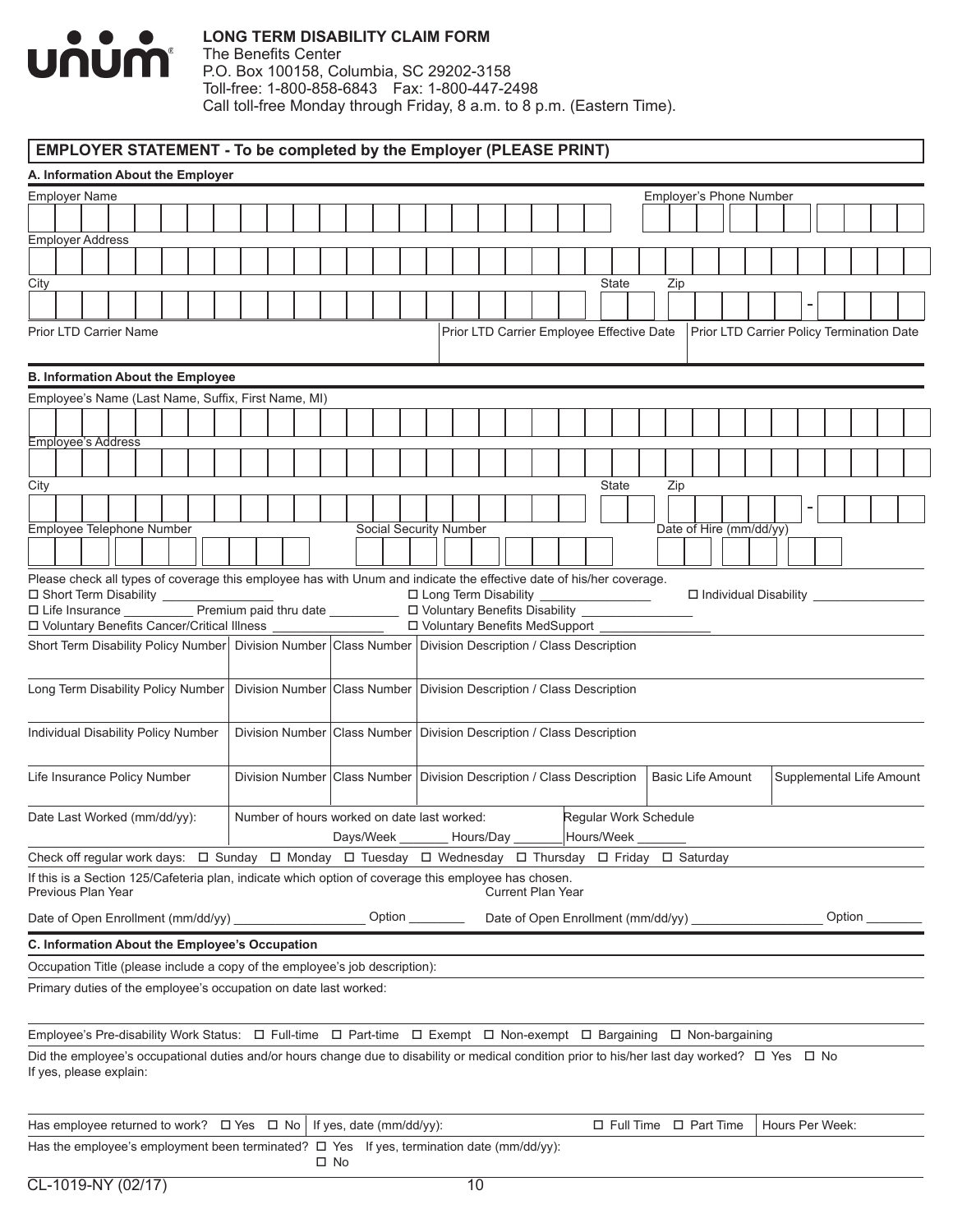# $\bullet$   $\bullet$   $\bullet$ <u>unum</u>

#### **LONG TERM DISABILITY CLAIM FORM**

| <b>EMPLOYER STATEMENT (Continued)</b>                                                                                                                                                                                                                                              |        |        |                                                                                                                     |                                      |                                              |                |  |                     |  |  |  |                          |  |  |
|------------------------------------------------------------------------------------------------------------------------------------------------------------------------------------------------------------------------------------------------------------------------------------|--------|--------|---------------------------------------------------------------------------------------------------------------------|--------------------------------------|----------------------------------------------|----------------|--|---------------------|--|--|--|--------------------------|--|--|
| Employee's Name (Last Name, Suffix, First Name, MI)                                                                                                                                                                                                                                |        |        |                                                                                                                     |                                      |                                              |                |  |                     |  |  |  | Date of Birth (mm/dd/yy) |  |  |
|                                                                                                                                                                                                                                                                                    |        |        |                                                                                                                     |                                      |                                              |                |  |                     |  |  |  |                          |  |  |
| D. Information About the Employee's Salary                                                                                                                                                                                                                                         |        |        |                                                                                                                     |                                      |                                              |                |  |                     |  |  |  |                          |  |  |
| How was the employee paid prior to date last worked? Please check all that apply and indicate the amount paid.                                                                                                                                                                     |        |        |                                                                                                                     |                                      |                                              |                |  |                     |  |  |  |                          |  |  |
| $\Box$ Hourly<br>$\qquad \qquad \bullet$                                                                                                                                                                                                                                           |        |        |                                                                                                                     | $\Box$ Semi-Monthly                  |                                              | $\frac{1}{2}$  |  |                     |  |  |  |                          |  |  |
| □ Weekly<br>$\frac{1}{2}$                                                                                                                                                                                                                                                          |        |        |                                                                                                                     | $\Box$ Bonuses<br>$\Box$ Commissions |                                              | $\frac{1}{2}$  |  |                     |  |  |  |                          |  |  |
| Date paid through for (mm/dd/yy):                                                                                                                                                                                                                                                  |        |        |                                                                                                                     |                                      | Paid Time Off balance as of last day worked: |                |  |                     |  |  |  |                          |  |  |
| □ Vacation Pay                                                                                                                                                                                                                                                                     |        |        |                                                                                                                     |                                      | Sick Leave balance as of last day worked:    |                |  |                     |  |  |  |                          |  |  |
| □ Accrued Sick pay<br>$\Box$ Other                                                                                                                                                                                                                                                 |        |        |                                                                                                                     |                                      |                                              |                |  |                     |  |  |  |                          |  |  |
| Does the employee have an ownership interest in this business? $\Box$ Nes $\Box$ No   If yes, what is the % of ownership? ________ %                                                                                                                                               |        |        |                                                                                                                     |                                      |                                              |                |  |                     |  |  |  |                          |  |  |
| Type of business: □ Regular Corporation □ S Corporation □ Partnership □ Sole Proprietorship                                                                                                                                                                                        |        |        |                                                                                                                     |                                      |                                              |                |  |                     |  |  |  |                          |  |  |
| Other than payments under this policy, will the employee be receiving any other income from you, such as K-1 earnings, bonuses, commissions, salary continua-<br>tion, PTO? □ Yes □ No                                                                                             |        |        |                                                                                                                     |                                      |                                              |                |  |                     |  |  |  |                          |  |  |
| Financial Documentation: We are requesting this information so we can accurately calculate your employee's benefit. Please refer to the definition of earnings in<br>your policy and provide us with the appropriate payroll information.                                          |        |        |                                                                                                                     |                                      |                                              |                |  |                     |  |  |  |                          |  |  |
| If your earnings definition is:                                                                                                                                                                                                                                                    |        |        | Then we need:                                                                                                       |                                      |                                              |                |  |                     |  |  |  |                          |  |  |
| Salary Only/Current Earnings                                                                                                                                                                                                                                                       |        |        | Payroll records or paystubs for the 3 months just prior to disability                                               |                                      |                                              |                |  |                     |  |  |  |                          |  |  |
| Bonus/Commissions Included                                                                                                                                                                                                                                                         |        |        | Payroll records for either 12 or 24 months (per your definition of earnings) just prior to disability               |                                      |                                              |                |  |                     |  |  |  |                          |  |  |
| Other                                                                                                                                                                                                                                                                              |        |        | Payroll documentation referenced in your definition of earnings (e.g. W-2, K-1, Schedule C, teacher contract, etc.) |                                      |                                              |                |  |                     |  |  |  |                          |  |  |
| E. Information Needed for Calculation of FICA                                                                                                                                                                                                                                      |        |        |                                                                                                                     |                                      |                                              |                |  |                     |  |  |  |                          |  |  |
| What percent of the Long Term Disability benefit is taxable? ___________ %                                                                                                                                                                                                         |        |        |                                                                                                                     |                                      |                                              |                |  |                     |  |  |  |                          |  |  |
| [See IRS Publication 15-A Employer's Supplemental Tax Guide, Section 6, Sick Pay Reporting and/or IRS Revenue Ruling 2004-55 for more information on<br>calculating the taxable percent.]<br>Note: We will assume the benefit is 100% taxable if this information is not provided. |        |        |                                                                                                                     |                                      |                                              |                |  |                     |  |  |  |                          |  |  |
| What percent of the Individual Disability benefit is taxable? __________%                                                                                                                                                                                                          |        |        |                                                                                                                     |                                      |                                              |                |  |                     |  |  |  |                          |  |  |
| [See IRS Publication 15-A Employer's Supplemental Tax Guide, Section 6, Sick Pay Reporting and/or IRS Revenue Ruling 2004-55 for more information on                                                                                                                               |        |        |                                                                                                                     |                                      |                                              |                |  |                     |  |  |  |                          |  |  |
| calculating the taxable percent.]<br>Note: We will assume the benefit is 100% taxable if this information is not provided.                                                                                                                                                         |        |        |                                                                                                                     |                                      |                                              |                |  |                     |  |  |  |                          |  |  |
| Year to Date Earnings (from January 1 to the present for FICA Deductions) \$                                                                                                                                                                                                       |        |        |                                                                                                                     |                                      |                                              |                |  |                     |  |  |  |                          |  |  |
| F. Information About Other Disability Income                                                                                                                                                                                                                                       |        |        |                                                                                                                     |                                      |                                              |                |  |                     |  |  |  |                          |  |  |
| Is employee<br>eligible for:                                                                                                                                                                                                                                                       | Yes    | No     | If yes, weekly or<br>monthly amount                                                                                 |                                      |                                              | Weekly Monthly |  | Date benefits begin |  |  |  | Date benefits end        |  |  |
| <b>Salary Continuation</b>                                                                                                                                                                                                                                                         | □      | □      | \$                                                                                                                  |                                      | □                                            | $\Box$         |  |                     |  |  |  |                          |  |  |
| Short Term Disability                                                                                                                                                                                                                                                              | □      | $\Box$ | \$                                                                                                                  |                                      | □                                            | $\Box$         |  |                     |  |  |  |                          |  |  |
| <b>State Disability</b>                                                                                                                                                                                                                                                            | $\Box$ | $\Box$ | \$                                                                                                                  |                                      | □                                            | □              |  |                     |  |  |  |                          |  |  |
| <b>Other Disability Benefits</b>                                                                                                                                                                                                                                                   | $\Box$ | $\Box$ | \$                                                                                                                  |                                      | □                                            | □              |  |                     |  |  |  |                          |  |  |
| Social Security                                                                                                                                                                                                                                                                    | □      | $\Box$ | \$                                                                                                                  |                                      | □                                            | $\Box$         |  |                     |  |  |  |                          |  |  |
| Disability Insurance                                                                                                                                                                                                                                                               |        |        |                                                                                                                     |                                      |                                              |                |  |                     |  |  |  |                          |  |  |
| Workers' Compensation                                                                                                                                                                                                                                                              | $\Box$ | $\Box$ | \$                                                                                                                  |                                      | $\Box$                                       | □              |  |                     |  |  |  |                          |  |  |
|                                                                                                                                                                                                                                                                                    |        |        |                                                                                                                     |                                      |                                              |                |  |                     |  |  |  |                          |  |  |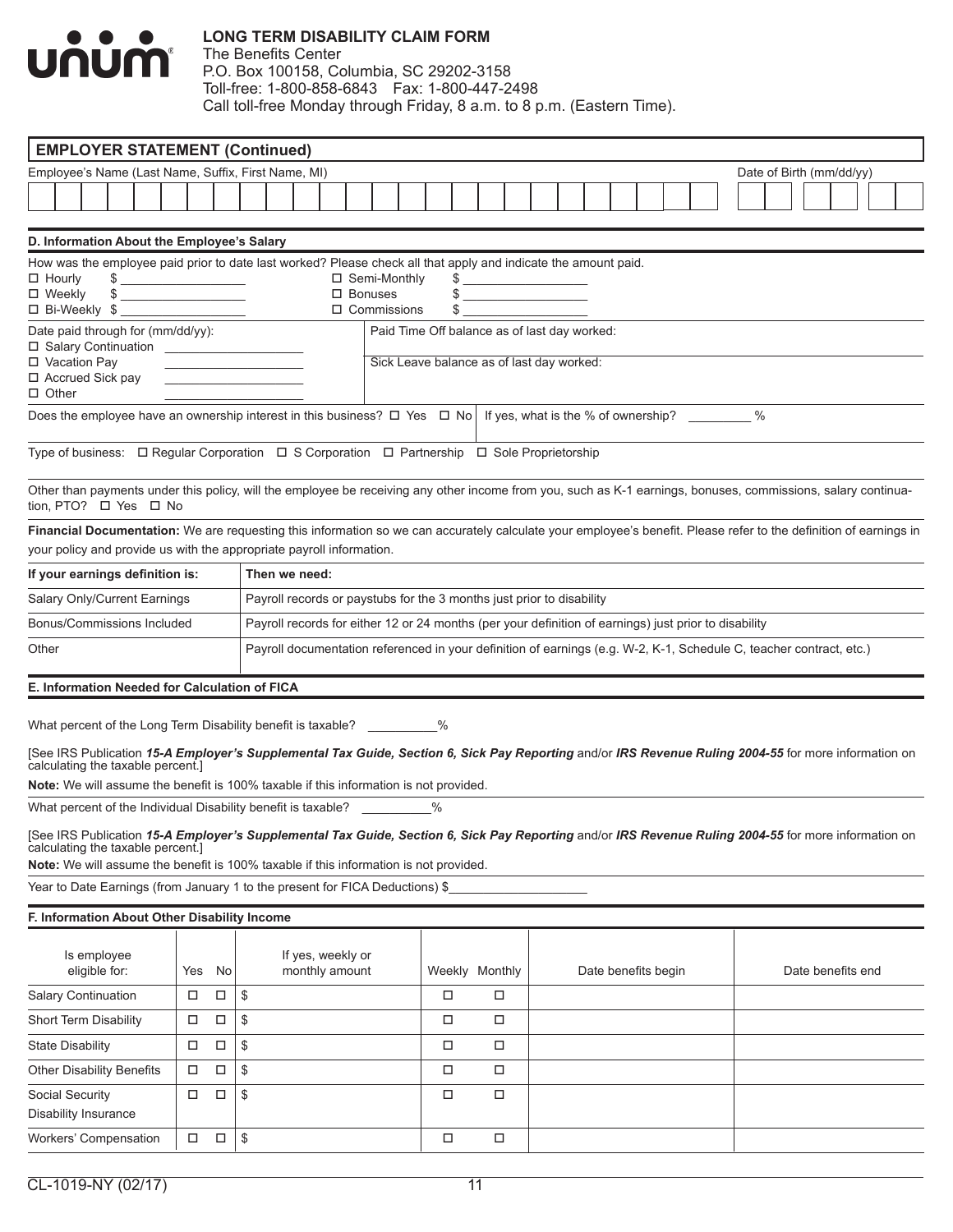

|                    |                                                                                                                                                                                                                                                                                                                                                                                                      |  |  |  | <b>EMPLOYER STATEMENT (Continued)</b>                |  |  |  |  |  |  |  |  |  |                                                                                                               |  |  |                                                                            |  |  |       |             |                         |  |                  |  |  |                          |  |  |
|--------------------|------------------------------------------------------------------------------------------------------------------------------------------------------------------------------------------------------------------------------------------------------------------------------------------------------------------------------------------------------------------------------------------------------|--|--|--|------------------------------------------------------|--|--|--|--|--|--|--|--|--|---------------------------------------------------------------------------------------------------------------|--|--|----------------------------------------------------------------------------|--|--|-------|-------------|-------------------------|--|------------------|--|--|--------------------------|--|--|
|                    |                                                                                                                                                                                                                                                                                                                                                                                                      |  |  |  | Employee's Name (Last Name, Suffix, First Name, MI)  |  |  |  |  |  |  |  |  |  |                                                                                                               |  |  |                                                                            |  |  |       |             |                         |  |                  |  |  | Date of Birth (mm/dd/yy) |  |  |
|                    |                                                                                                                                                                                                                                                                                                                                                                                                      |  |  |  |                                                      |  |  |  |  |  |  |  |  |  |                                                                                                               |  |  |                                                                            |  |  |       |             |                         |  |                  |  |  |                          |  |  |
|                    |                                                                                                                                                                                                                                                                                                                                                                                                      |  |  |  |                                                      |  |  |  |  |  |  |  |  |  |                                                                                                               |  |  |                                                                            |  |  |       |             |                         |  |                  |  |  |                          |  |  |
|                    |                                                                                                                                                                                                                                                                                                                                                                                                      |  |  |  |                                                      |  |  |  |  |  |  |  |  |  | Is the claim the result of a work related injury or illness? $\Box$ Yes $\Box$ No                             |  |  | If yes, has a Workers' Compensation claim been filed? $\Box$ Yes $\Box$ No |  |  |       |             |                         |  |                  |  |  |                          |  |  |
|                    |                                                                                                                                                                                                                                                                                                                                                                                                      |  |  |  | If yes, name of Workers' Compensation carrier        |  |  |  |  |  |  |  |  |  |                                                                                                               |  |  |                                                                            |  |  |       |             | <b>Telephone Number</b> |  |                  |  |  |                          |  |  |
|                    |                                                                                                                                                                                                                                                                                                                                                                                                      |  |  |  |                                                      |  |  |  |  |  |  |  |  |  |                                                                                                               |  |  |                                                                            |  |  |       |             |                         |  |                  |  |  |                          |  |  |
| Address of Carrier |                                                                                                                                                                                                                                                                                                                                                                                                      |  |  |  |                                                      |  |  |  |  |  |  |  |  |  |                                                                                                               |  |  |                                                                            |  |  |       |             | Fax Number              |  |                  |  |  |                          |  |  |
|                    |                                                                                                                                                                                                                                                                                                                                                                                                      |  |  |  |                                                      |  |  |  |  |  |  |  |  |  |                                                                                                               |  |  |                                                                            |  |  |       |             |                         |  |                  |  |  |                          |  |  |
|                    |                                                                                                                                                                                                                                                                                                                                                                                                      |  |  |  |                                                      |  |  |  |  |  |  |  |  |  |                                                                                                               |  |  |                                                                            |  |  |       |             |                         |  |                  |  |  |                          |  |  |
| City               |                                                                                                                                                                                                                                                                                                                                                                                                      |  |  |  |                                                      |  |  |  |  |  |  |  |  |  |                                                                                                               |  |  |                                                                            |  |  | State |             | Zip                     |  |                  |  |  |                          |  |  |
|                    |                                                                                                                                                                                                                                                                                                                                                                                                      |  |  |  |                                                      |  |  |  |  |  |  |  |  |  |                                                                                                               |  |  |                                                                            |  |  |       |             |                         |  |                  |  |  |                          |  |  |
|                    |                                                                                                                                                                                                                                                                                                                                                                                                      |  |  |  |                                                      |  |  |  |  |  |  |  |  |  | If a Workers' Compensation claim has been denied, please submit a copy of denial with this claim.             |  |  |                                                                            |  |  |       |             |                         |  |                  |  |  |                          |  |  |
|                    |                                                                                                                                                                                                                                                                                                                                                                                                      |  |  |  |                                                      |  |  |  |  |  |  |  |  |  |                                                                                                               |  |  |                                                                            |  |  |       |             |                         |  |                  |  |  |                          |  |  |
|                    |                                                                                                                                                                                                                                                                                                                                                                                                      |  |  |  |                                                      |  |  |  |  |  |  |  |  |  |                                                                                                               |  |  |                                                                            |  |  |       |             |                         |  |                  |  |  |                          |  |  |
|                    |                                                                                                                                                                                                                                                                                                                                                                                                      |  |  |  |                                                      |  |  |  |  |  |  |  |  |  |                                                                                                               |  |  |                                                                            |  |  |       |             |                         |  |                  |  |  |                          |  |  |
|                    | Do you have a pension plan? $\Box$ Yes $\Box$ No If yes, what type? $\Box$ PERS/STRS \$<br>$\Box$ Defined benefit<br>□ Cash Balance □ 401(k)/403(b) □ Profit Sharing □ Money Purchase Plan/401A □ Other: (specify)<br>Is the employee eligible for your pension plan?<br>□ Yes □ No<br>What percentage does the employee contribute?<br>□ Yes □ No                                                   |  |  |  |                                                      |  |  |  |  |  |  |  |  |  |                                                                                                               |  |  |                                                                            |  |  |       |             |                         |  |                  |  |  |                          |  |  |
|                    | %                                                                                                                                                                                                                                                                                                                                                                                                    |  |  |  |                                                      |  |  |  |  |  |  |  |  |  |                                                                                                               |  |  |                                                                            |  |  |       |             |                         |  |                  |  |  |                          |  |  |
|                    | G. Information About Your Pension Plan: This information is necessary to ensure the benefit is calculated accurately. (Do not complete for a maternity claim.)                                                                                                                                                                                                                                       |  |  |  |                                                      |  |  |  |  |  |  |  |  |  |                                                                                                               |  |  |                                                                            |  |  |       |             |                         |  |                  |  |  |                          |  |  |
|                    |                                                                                                                                                                                                                                                                                                                                                                                                      |  |  |  |                                                      |  |  |  |  |  |  |  |  |  |                                                                                                               |  |  |                                                                            |  |  |       |             |                         |  |                  |  |  |                          |  |  |
|                    |                                                                                                                                                                                                                                                                                                                                                                                                      |  |  |  |                                                      |  |  |  |  |  |  |  |  |  |                                                                                                               |  |  |                                                                            |  |  |       |             |                         |  |                  |  |  |                          |  |  |
|                    |                                                                                                                                                                                                                                                                                                                                                                                                      |  |  |  |                                                      |  |  |  |  |  |  |  |  |  |                                                                                                               |  |  |                                                                            |  |  |       |             |                         |  |                  |  |  |                          |  |  |
|                    | If eligible, does the employee participate?<br>If yes, what is the earliest age or date the employee is eligible to withdraw?<br>H. Information About Your Rehire or Return-to-Work Program<br>If the employee is released to return to work in restricted duty, are you willing to discuss accommodations? $\Box$ Yes $\Box$ No<br>If yes, whom should we contact to discuss a return-to-work plan? |  |  |  |                                                      |  |  |  |  |  |  |  |  |  |                                                                                                               |  |  |                                                                            |  |  |       |             |                         |  |                  |  |  |                          |  |  |
|                    |                                                                                                                                                                                                                                                                                                                                                                                                      |  |  |  |                                                      |  |  |  |  |  |  |  |  |  |                                                                                                               |  |  |                                                                            |  |  |       |             |                         |  |                  |  |  |                          |  |  |
| Name               |                                                                                                                                                                                                                                                                                                                                                                                                      |  |  |  |                                                      |  |  |  |  |  |  |  |  |  |                                                                                                               |  |  |                                                                            |  |  |       |             |                         |  |                  |  |  |                          |  |  |
|                    |                                                                                                                                                                                                                                                                                                                                                                                                      |  |  |  |                                                      |  |  |  |  |  |  |  |  |  |                                                                                                               |  |  |                                                                            |  |  |       |             |                         |  |                  |  |  |                          |  |  |
| Title              |                                                                                                                                                                                                                                                                                                                                                                                                      |  |  |  |                                                      |  |  |  |  |  |  |  |  |  |                                                                                                               |  |  |                                                                            |  |  |       |             |                         |  | Telephone Number |  |  |                          |  |  |
|                    |                                                                                                                                                                                                                                                                                                                                                                                                      |  |  |  |                                                      |  |  |  |  |  |  |  |  |  |                                                                                                               |  |  |                                                                            |  |  |       |             |                         |  |                  |  |  |                          |  |  |
|                    |                                                                                                                                                                                                                                                                                                                                                                                                      |  |  |  |                                                      |  |  |  |  |  |  |  |  |  | FRAUD NOTICE: Any person who knowingly files a statement of claim containing false or misleading              |  |  |                                                                            |  |  |       |             |                         |  |                  |  |  |                          |  |  |
|                    |                                                                                                                                                                                                                                                                                                                                                                                                      |  |  |  |                                                      |  |  |  |  |  |  |  |  |  | information is subject to criminal and civil penalties. This includes the Employer portion of the claim form. |  |  |                                                                            |  |  |       |             |                         |  |                  |  |  |                          |  |  |
|                    |                                                                                                                                                                                                                                                                                                                                                                                                      |  |  |  | I. Signature of Benefit Administrator (Please Print) |  |  |  |  |  |  |  |  |  |                                                                                                               |  |  |                                                                            |  |  |       |             |                         |  |                  |  |  |                          |  |  |
|                    |                                                                                                                                                                                                                                                                                                                                                                                                      |  |  |  |                                                      |  |  |  |  |  |  |  |  |  | The above statements are true and complete to the best of my knowledge and belief.                            |  |  |                                                                            |  |  |       |             |                         |  |                  |  |  |                          |  |  |
|                    |                                                                                                                                                                                                                                                                                                                                                                                                      |  |  |  | Name of Person Completing Form                       |  |  |  |  |  |  |  |  |  |                                                                                                               |  |  |                                                                            |  |  |       |             |                         |  |                  |  |  |                          |  |  |
|                    |                                                                                                                                                                                                                                                                                                                                                                                                      |  |  |  | Title of Person Completing Form                      |  |  |  |  |  |  |  |  |  |                                                                                                               |  |  |                                                                            |  |  |       |             |                         |  |                  |  |  |                          |  |  |
|                    |                                                                                                                                                                                                                                                                                                                                                                                                      |  |  |  |                                                      |  |  |  |  |  |  |  |  |  |                                                                                                               |  |  |                                                                            |  |  |       |             |                         |  |                  |  |  |                          |  |  |
| Telephone Number   |                                                                                                                                                                                                                                                                                                                                                                                                      |  |  |  |                                                      |  |  |  |  |  |  |  |  |  | Fax Number                                                                                                    |  |  |                                                                            |  |  |       |             | Employer Tax ID Number  |  |                  |  |  |                          |  |  |
|                    |                                                                                                                                                                                                                                                                                                                                                                                                      |  |  |  |                                                      |  |  |  |  |  |  |  |  |  |                                                                                                               |  |  |                                                                            |  |  |       |             |                         |  |                  |  |  |                          |  |  |
| E-mail Address     |                                                                                                                                                                                                                                                                                                                                                                                                      |  |  |  |                                                      |  |  |  |  |  |  |  |  |  |                                                                                                               |  |  |                                                                            |  |  |       |             |                         |  |                  |  |  |                          |  |  |
|                    |                                                                                                                                                                                                                                                                                                                                                                                                      |  |  |  |                                                      |  |  |  |  |  |  |  |  |  |                                                                                                               |  |  |                                                                            |  |  |       |             |                         |  |                  |  |  |                          |  |  |
| <b>Signature</b>   |                                                                                                                                                                                                                                                                                                                                                                                                      |  |  |  |                                                      |  |  |  |  |  |  |  |  |  |                                                                                                               |  |  |                                                                            |  |  |       | <b>Date</b> |                         |  |                  |  |  |                          |  |  |
| X                  |                                                                                                                                                                                                                                                                                                                                                                                                      |  |  |  |                                                      |  |  |  |  |  |  |  |  |  |                                                                                                               |  |  |                                                                            |  |  |       |             |                         |  |                  |  |  |                          |  |  |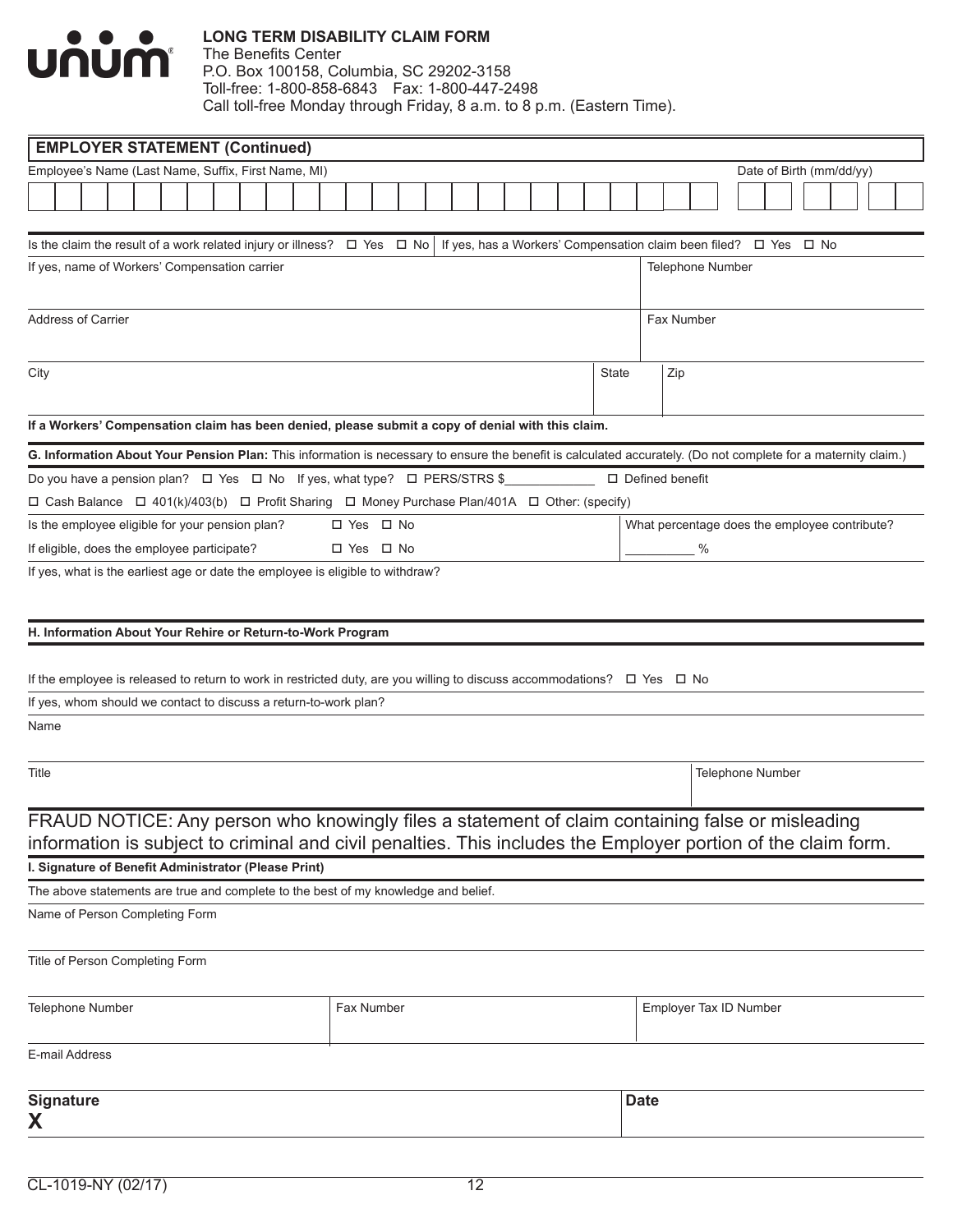

The Benefits Center P.O. Box 100158, Columbia, SC 29202-3158 Toll-free: 1-800-858-6843 Fax: 1-800-447-2498 Call toll-free Monday through Friday, 8 a.m. to 8 p.m. (Eastern Time).

#### **ATTENDING PHYSICIAN STATEMENT (PLEASE PRINT)**

#### **TO BE COMPLETED BY PHYSICIAN OR TREATING PROVIDER**

Instructions: Please complete, sign and date this form. The purpose of this form is to assist us in making a disability determination. Please complete all questions on this form and provide copies of supporting reports, such as office notes, medical records, medication logs, consultations and/or testing. Be sure to sign and date this form in Section D.

| Name of Patient (Last Name, Suffix, First Name, MI) |  |                                                      |  |  |  |  |  |  |  |  |  |  |  |  |  |  |  |  |  |  |  | Social Security Number |  |  |  |
|-----------------------------------------------------|--|------------------------------------------------------|--|--|--|--|--|--|--|--|--|--|--|--|--|--|--|--|--|--|--|------------------------|--|--|--|
|                                                     |  |                                                      |  |  |  |  |  |  |  |  |  |  |  |  |  |  |  |  |  |  |  |                        |  |  |  |
|                                                     |  | Date of Birth (mm/dd/yy)<br>Patient Telephone Number |  |  |  |  |  |  |  |  |  |  |  |  |  |  |  |  |  |  |  |                        |  |  |  |
|                                                     |  |                                                      |  |  |  |  |  |  |  |  |  |  |  |  |  |  |  |  |  |  |  |                        |  |  |  |
| <b>Employer Name</b>                                |  |                                                      |  |  |  |  |  |  |  |  |  |  |  |  |  |  |  |  |  |  |  |                        |  |  |  |
|                                                     |  |                                                      |  |  |  |  |  |  |  |  |  |  |  |  |  |  |  |  |  |  |  |                        |  |  |  |
|                                                     |  |                                                      |  |  |  |  |  |  |  |  |  |  |  |  |  |  |  |  |  |  |  |                        |  |  |  |

#### **A. Patient Information**

|                |  | Date of first visit for this current condition(s) Date of last office visit (mm/dd/yy): Date of next office visit (mm/dd/yy): Did you advise your patient to stop working? |
|----------------|--|----------------------------------------------------------------------------------------------------------------------------------------------------------------------------|
| $(mm/dd/vv)$ : |  | ∟ No<br>$\Box$ Yes                                                                                                                                                         |
|                |  | If yes, effective when? (mm/dd/yy):                                                                                                                                        |
|                |  |                                                                                                                                                                            |
|                |  |                                                                                                                                                                            |

Has the patient been treated for the same/similar condition in the past?  $\Box$  Yes  $\Box$  No  $\Box$  Unknown

| If yes, please provide treatment dates (mm/dd/yy): From                      |  | Throuah           |                    |
|------------------------------------------------------------------------------|--|-------------------|--------------------|
| Is the patient's condition work related? $\Box$ Yes $\Box$ No $\Box$ Unknown |  | Patient's Height: | l Patient's Weight |

What is the primary diagnosis that may impact your patient's functional capacity?

| Please include primary ICD or DSM codes                                                             | ICD Code:           |                        |  |  |  |  |  |  |
|-----------------------------------------------------------------------------------------------------|---------------------|------------------------|--|--|--|--|--|--|
|                                                                                                     | DSM:                |                        |  |  |  |  |  |  |
| What are the other diagnoses that may impact your patient's functional capacity?                    | $\Box$ NA           |                        |  |  |  |  |  |  |
| Secondary Diagnosis:                                                                                | ICD Code:           |                        |  |  |  |  |  |  |
|                                                                                                     |                     |                        |  |  |  |  |  |  |
| Secondary Diagnosis:                                                                                | ICD Code:           |                        |  |  |  |  |  |  |
| Has the patient been hospitalized? $\Box$ Yes $\Box$ No If yes, date hospitalized (mm/dd/yy):       | through (mm/dd/yy): |                        |  |  |  |  |  |  |
| Was surgery performed? $\Box$ Yes $\Box$ No If yes, what procedure was performed?<br>$(mm/dd/vv)$ : | CPT Code:           | Date Surgery Performed |  |  |  |  |  |  |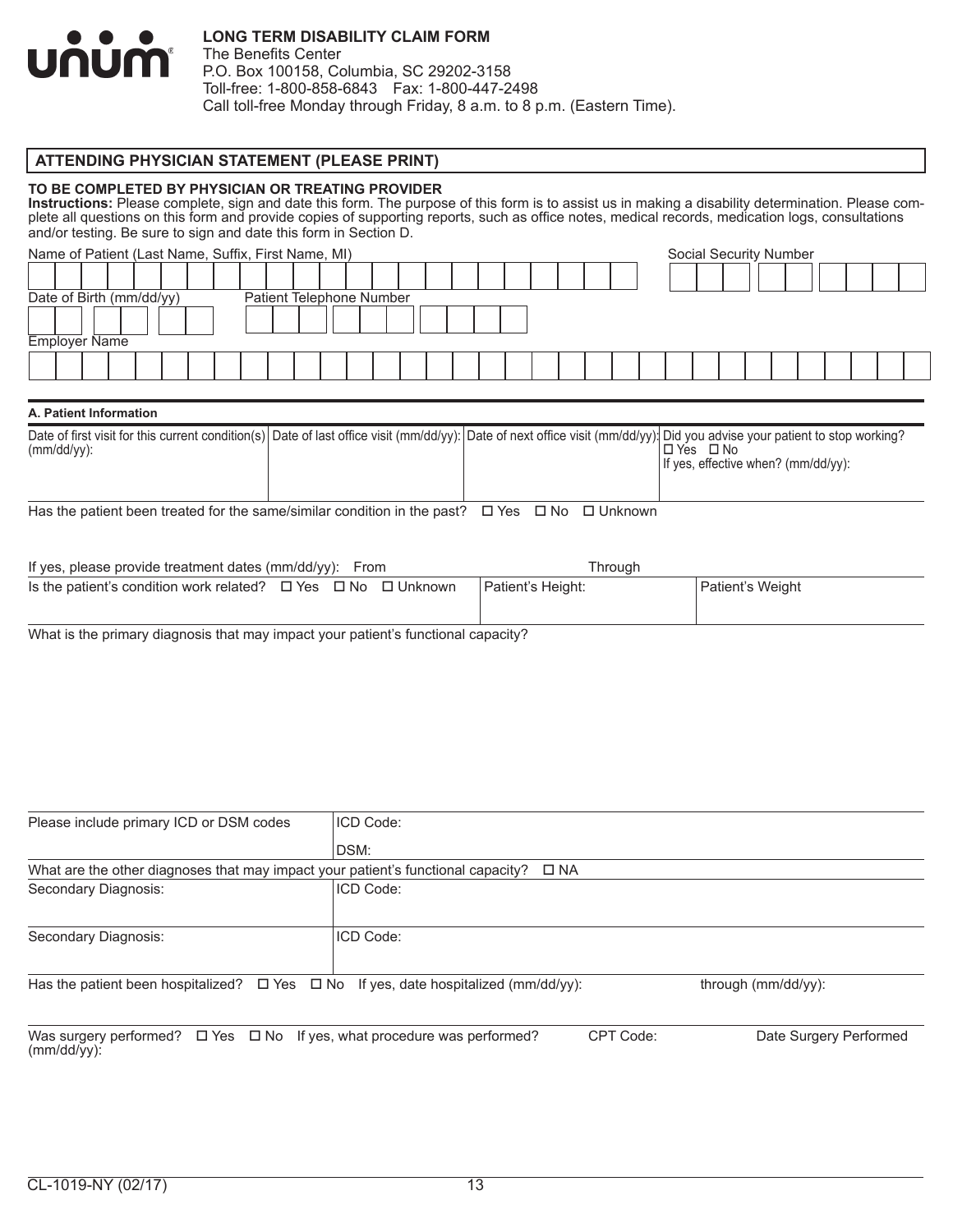

|                | <b>ATTENDING PHYSICIAN STATEMENT (Continued)</b> |  |  |  |  |  |  |  |  |  |  |  |                         |  |  |  |  |  |  |  |  |  |  |  |  |
|----------------|--------------------------------------------------|--|--|--|--|--|--|--|--|--|--|--|-------------------------|--|--|--|--|--|--|--|--|--|--|--|--|
| Patient's Name |                                                  |  |  |  |  |  |  |  |  |  |  |  | Date of Birth (mm/dd/vv |  |  |  |  |  |  |  |  |  |  |  |  |
|                |                                                  |  |  |  |  |  |  |  |  |  |  |  |                         |  |  |  |  |  |  |  |  |  |  |  |  |
|                |                                                  |  |  |  |  |  |  |  |  |  |  |  |                         |  |  |  |  |  |  |  |  |  |  |  |  |

**B. Functional Capacity**

If your patient *does not* have physical and/or behavioral health RESTRICTIONS (activities patient should not do) and/or LIMITATIONS (activities patient cannot do), please initial here \_\_\_\_\_\_\_\_\_\_\_\_\_\_\_ and go to *SECTION D.*

**Please note:** When considering a standard 8 hour workday with breaks (approximately every two hours) please quantify terms that may not be uniformly understood such as "prolonged", "repetitive", "light-duty", "heavy lifting", or "stressful situations". In addition, never means not at all, occasional means more than never but less than 33% of the time; frequent means 34-66% of the time, and constant means 67-100% of the time.

#### **Physical Restrictions and/or Limitations**

If your patient has CURRENT PHYSICAL RESTRICTIONS (activities patient should not do) and/or PHYSICAL LIMITATIONS (activities patient cannot do) list below. Please be specific and understand that a reply of "no work" or "totally disabled" will not enable us to evaluate your patient's claim for benefits and may result in us having to contact you for clarification.

Please provide the duration of these restrictions and limitations. From (mm/dd/yy): \_\_\_\_\_\_\_\_\_\_\_\_ To (mm/dd/yy):

#### **Behavioral Health Restrictions and/or Limitations**

If your patient has CURRENT BEHAVIORAL HEALTH RESTRICTIONS (activities patient should not do) and/or BEHAVIORAL HEALTH LIMITATIONS (activities patient cannot do) please list below. Please be specific and understand that a reply of "no work" or "totally disabled" will not enable us to evaluate your patient's claim for benefits and may result in us having to contact you for clarification.

Please provide the duration of these restrictions and limitations. From (mm/dd/yy): \_\_\_\_\_\_\_\_\_\_\_\_\_\_\_ To (mm/dd/yy): \_\_\_\_\_\_\_\_\_\_\_\_\_\_\_\_\_\_\_\_

What diagnostic or clinical findings support your patient's restrictions and/or limitations as noted above?

What is your treatment plan? Please include all medications.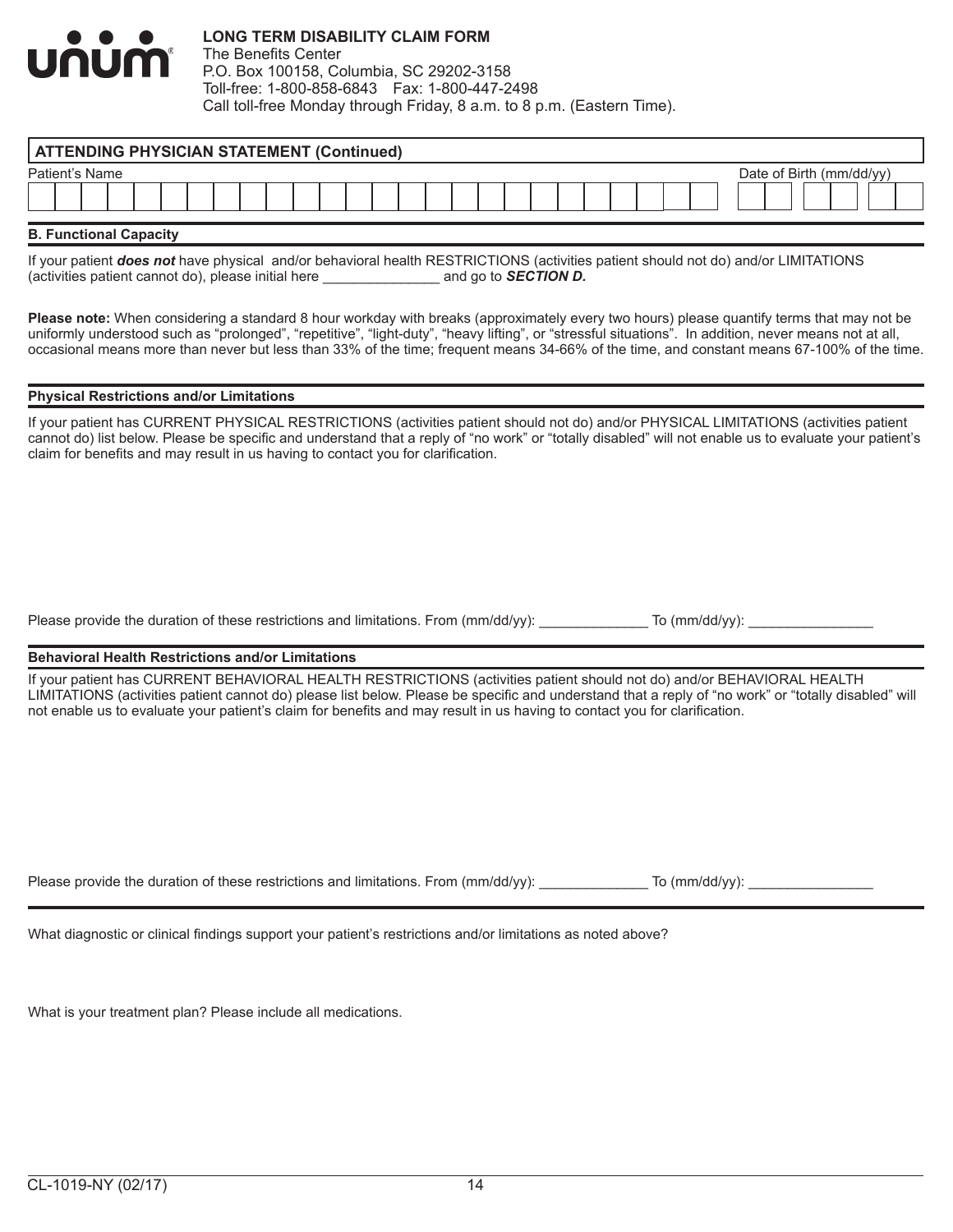

The Benefits Center P.O. Box 100158, Columbia, SC 29202-3158 Toll-free: 1-800-858-6843 Fax: 1-800-447-2498 Call toll-free Monday through Friday, 8 a.m. to 8 p.m. (Eastern Time).

| <b>ATTENDING PHYSICIAN STATEMENT (Continued)</b>     |                          |                                                                                                                            |  |  |  |  |  |  |  |  |  |
|------------------------------------------------------|--------------------------|----------------------------------------------------------------------------------------------------------------------------|--|--|--|--|--|--|--|--|--|
| Patient's Name                                       | Date of Birth (mm/dd/yy) |                                                                                                                            |  |  |  |  |  |  |  |  |  |
|                                                      |                          |                                                                                                                            |  |  |  |  |  |  |  |  |  |
| C. Other Treating Providers, Facilities or Hospitals |                          |                                                                                                                            |  |  |  |  |  |  |  |  |  |
|                                                      |                          | Please provide complete name, contact information and specialty of any other treating physicians, facilities or hospitals. |  |  |  |  |  |  |  |  |  |
| Name                                                 | Specialty                | City, State                                                                                                                |  |  |  |  |  |  |  |  |  |
|                                                      |                          |                                                                                                                            |  |  |  |  |  |  |  |  |  |
|                                                      |                          |                                                                                                                            |  |  |  |  |  |  |  |  |  |
|                                                      |                          |                                                                                                                            |  |  |  |  |  |  |  |  |  |
|                                                      |                          |                                                                                                                            |  |  |  |  |  |  |  |  |  |
|                                                      |                          |                                                                                                                            |  |  |  |  |  |  |  |  |  |
|                                                      |                          |                                                                                                                            |  |  |  |  |  |  |  |  |  |

FRAUD NOTICE: Any person who knowingly files a statement of claim containing false or misleading information is subject to criminal and civil penalties. This includes Attending Physician portion of the claim form.

#### **D. Signature of Attending Physician**

| The above statements are true and complete to the best of my knowledge and belief. |  |
|------------------------------------------------------------------------------------|--|
| Physician Name (Last Name, First Name, MI, Suffix) Please Print                    |  |

| <b>Medical Specialty</b>                                                                   | Degree     |       |                            |  |
|--------------------------------------------------------------------------------------------|------------|-------|----------------------------|--|
|                                                                                            |            |       |                            |  |
| Address                                                                                    |            |       |                            |  |
|                                                                                            |            |       |                            |  |
| City                                                                                       |            | State | Zip                        |  |
|                                                                                            |            |       |                            |  |
| Telephone Number                                                                           | Fax Number |       | Physician's Tax ID Number: |  |
|                                                                                            |            |       |                            |  |
| Are you related to this patient?<br>$\Box$ Yes If yes, what is the relationship? $\Box$ No |            |       |                            |  |
|                                                                                            |            |       |                            |  |
| <b>Signature of Physician</b>                                                              |            |       | <b>Date</b>                |  |